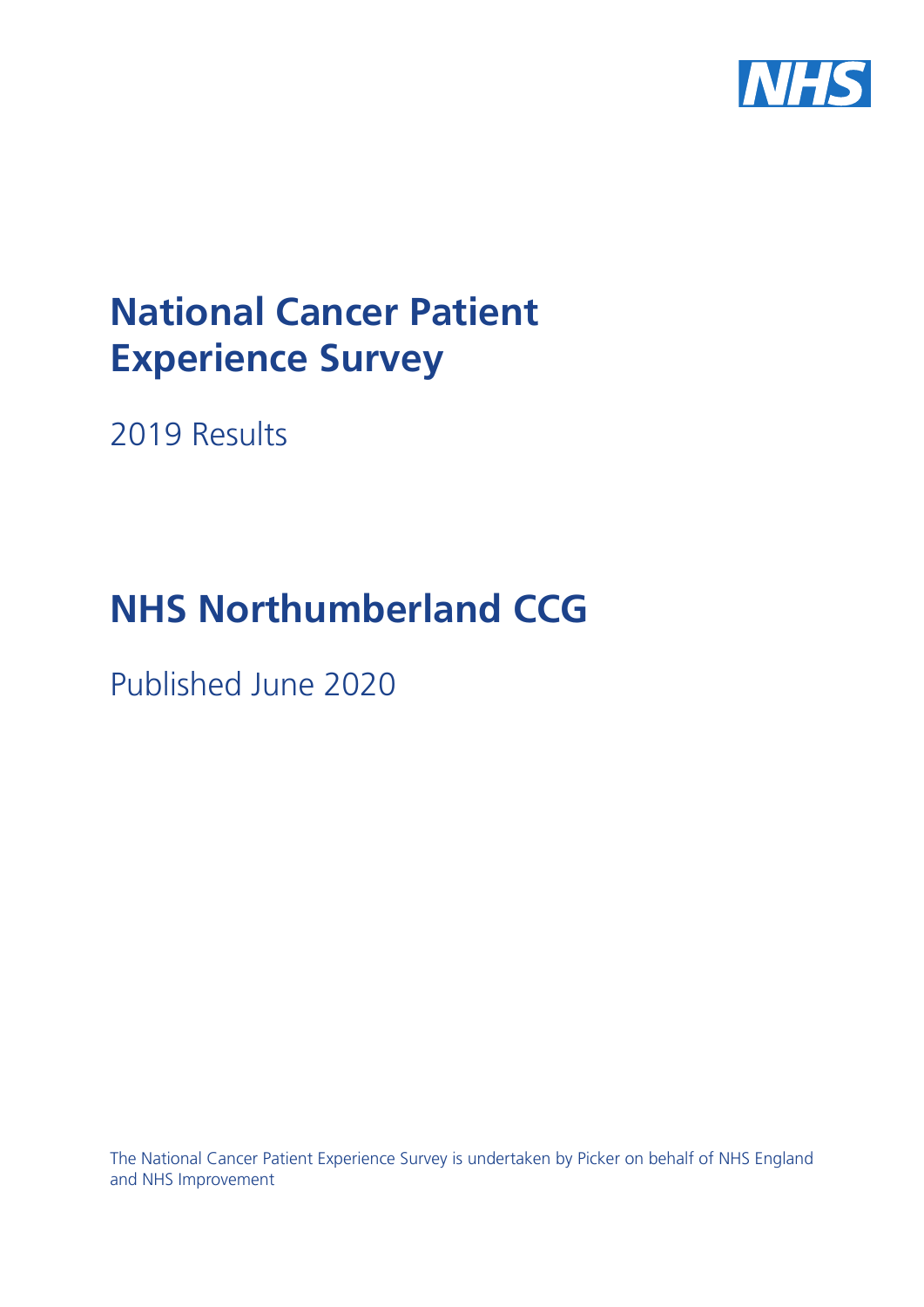# **Executive Summary** Case Mix Adjusted scores

### **Cancer Dashboard Questions**

The following seven questions are included in phase 1 of the Cancer Dashboard developed by Public Health England and NHS England:

Q61. Patient's average rating of care scored from very poor to very good

| $\overline{0}$ | 2                                                             | 3 | 4 | 5 | 6 | 7 | 8 | $\mathsf{Q}$ | 10                                                                                            |  |
|----------------|---------------------------------------------------------------|---|---|---|---|---|---|--------------|-----------------------------------------------------------------------------------------------|--|
|                |                                                               |   |   |   |   |   |   | 9.0          |                                                                                               |  |
|                |                                                               |   |   |   |   |   |   |              | Q18. Patient definitely involved as much as they wanted in decisions about care and treatment |  |
|                |                                                               |   |   |   |   |   |   |              | Q19. Patient given the name of a CNS who would support them through their treatment           |  |
| 88%            | Q20. Patient found it very or quite easy to contact their CNS |   |   |   |   |   |   |              |                                                                                               |  |
|                |                                                               |   |   |   |   |   |   |              | Q39. Patient always felt they were treated with respect and dignity while in hospital         |  |
|                | leaving hospital                                              |   |   |   |   |   |   |              | Q41. Hospital staff told patient who to contact if worried about condition or treatment after |  |
| 62%            | treatment                                                     |   |   |   |   |   |   |              | Q55. General practice staff definitely did everything they could to support patient during    |  |

## **Questions Outside Expected Range**

|                                                                                                          |            | Case Mix Adjusted Scores   |                            |                   |
|----------------------------------------------------------------------------------------------------------|------------|----------------------------|----------------------------|-------------------|
|                                                                                                          | 2019 Score | Lower<br>Expected<br>Range | Upper<br>Expected<br>Range | National<br>Score |
| Q7. Test results explained in completely understandable way                                              | 85%        | 76%                        | 83%                        | 80%               |
| Q14. Patient felt that treatment options were completely explained                                       | 87%        | 80%                        | 87%                        | 83%               |
| Q15. Patient felt possible side effects were definitely explained in an understandable way               | 79%        | 69%                        | 76%                        | 73%               |
| Q16. Patient definitely given practical advice and support in dealing with side effects of<br>treatment  | 72%        | 63%                        | 71%                        | 67%               |
| Q17. Patient definitely told about side effects that could affect them in the future                     | 67%        | 53%                        | 61%                        | 57%               |
| Q18. Patient definitely involved as much as they wanted in decisions about care and<br>treatment         | 87%        | 78%                        | 84%                        | 81%               |
| Q20. Patient found it very or quite easy to contact their CNS                                            | 88%        | 81%                        | 88%                        | 85%               |
| Q28. Afterwards, staff completely explained how operation had gone in understandable<br>way              | 86%        | 75%                        | 84%                        | 79%               |
| Q30. Hospital staff didn't talk in front of patient as if patient wasn't there                           | 88%        | 79%                        | 88%                        | 84%               |
| Q31. Patient had confidence and trust in all doctors treating them                                       | 89%        | 79%                        | 88%                        | 84%               |
| Q37. Patient definitely found hospital staff to discuss worries or fears during their inpatient<br>visit | 60%        | 45%                        | 59%                        | 52%               |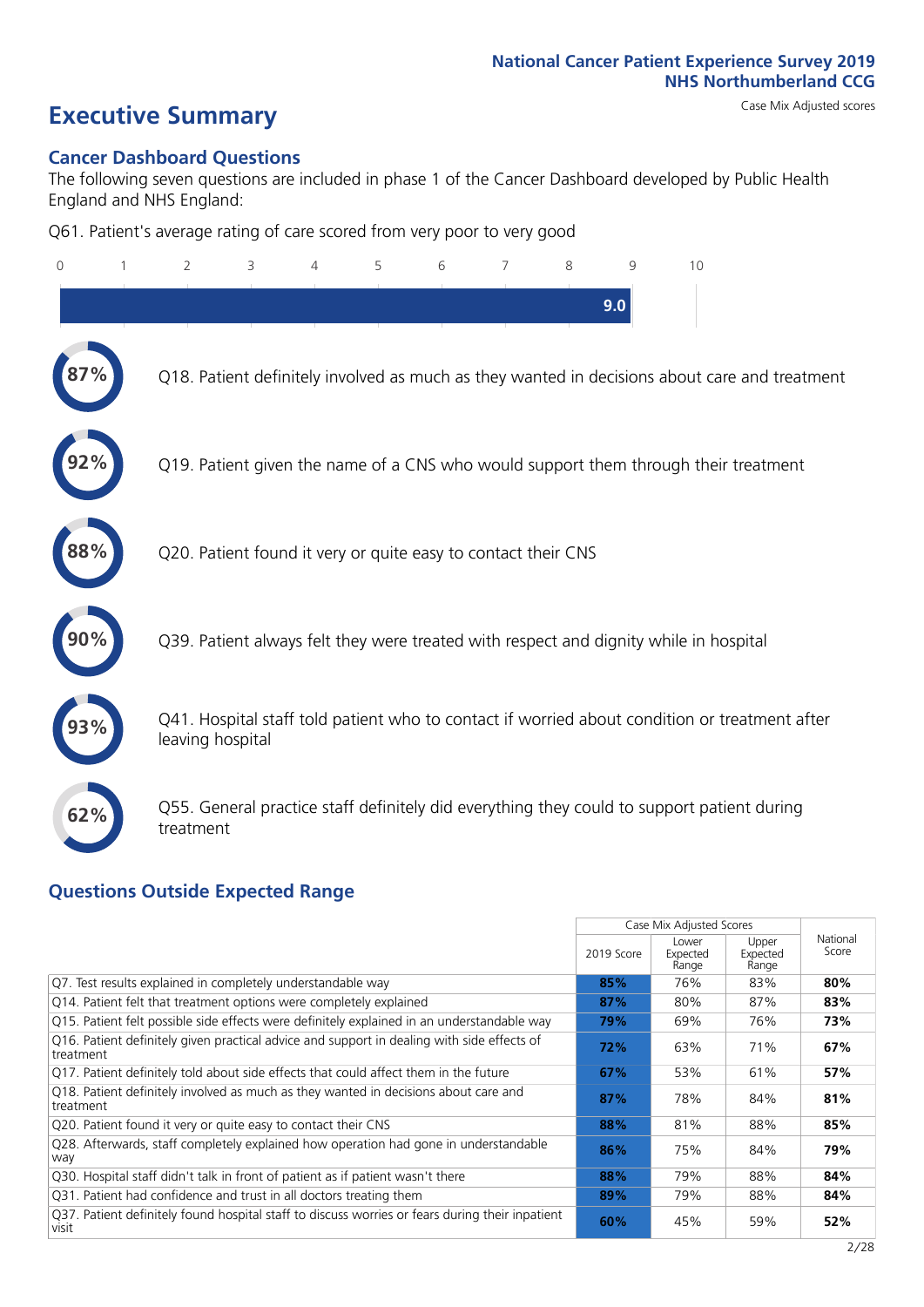|                                                                                                                        |            | Case Mix Adjusted Scores   |                            |                   |
|------------------------------------------------------------------------------------------------------------------------|------------|----------------------------|----------------------------|-------------------|
|                                                                                                                        | 2019 Score | Lower<br>Expected<br>Range | Upper<br>Expected<br>Range | National<br>Score |
| [943] Patient definitely found hospital staff to discuss worries or fears during their outpatient<br>or day case visit | 81%        | 66%                        | 75%                        | 71%               |
| Q44. Cancer doctor had the right documents at patient's last outpatient appointment                                    | 98%        | 94%                        | 98%                        | 96%               |
| Q49. Beforehand patient completely had all information needed about chemotherapy<br>treatment                          | 89%        | 80%                        | 88%                        | 84%               |
| Q50. Patient given enough information about whether chemotherapy was working in a<br>completely understandable way     | 74%        | 62%                        | 73%                        | 68%               |
| Q51. Hospital staff definitely gave family or someone close all the information needed to<br>help care at home         | 69%        | 56%                        | 64%                        | 60%               |
| Q52. Patient definitely given enough support from health or social services during treatment                           | 62%        | 45%                        | 59%                        | 52%               |
| Q53. Patient definitely given enough support from health or social services after treatment                            | 54%        | 38%                        | 52%                        | 45%               |
| Q54. GP given enough information about patient's condition and treatment                                               | 98%        | 93%                        | 97%                        | 95%               |
| Q58. Overall the administration of care was good or very good                                                          | 93%        | 86%                        | 91%                        | 89%               |
| Q59. Patient felt length of time for attending clinics and appointments for cancer was about<br>right                  | 76%        | 63%                        | 75%                        | 69%               |
| Q61. Patient's average rating of care scored from very poor to very good                                               | 9.0        | 8.7                        | 8.9                        | 8.8               |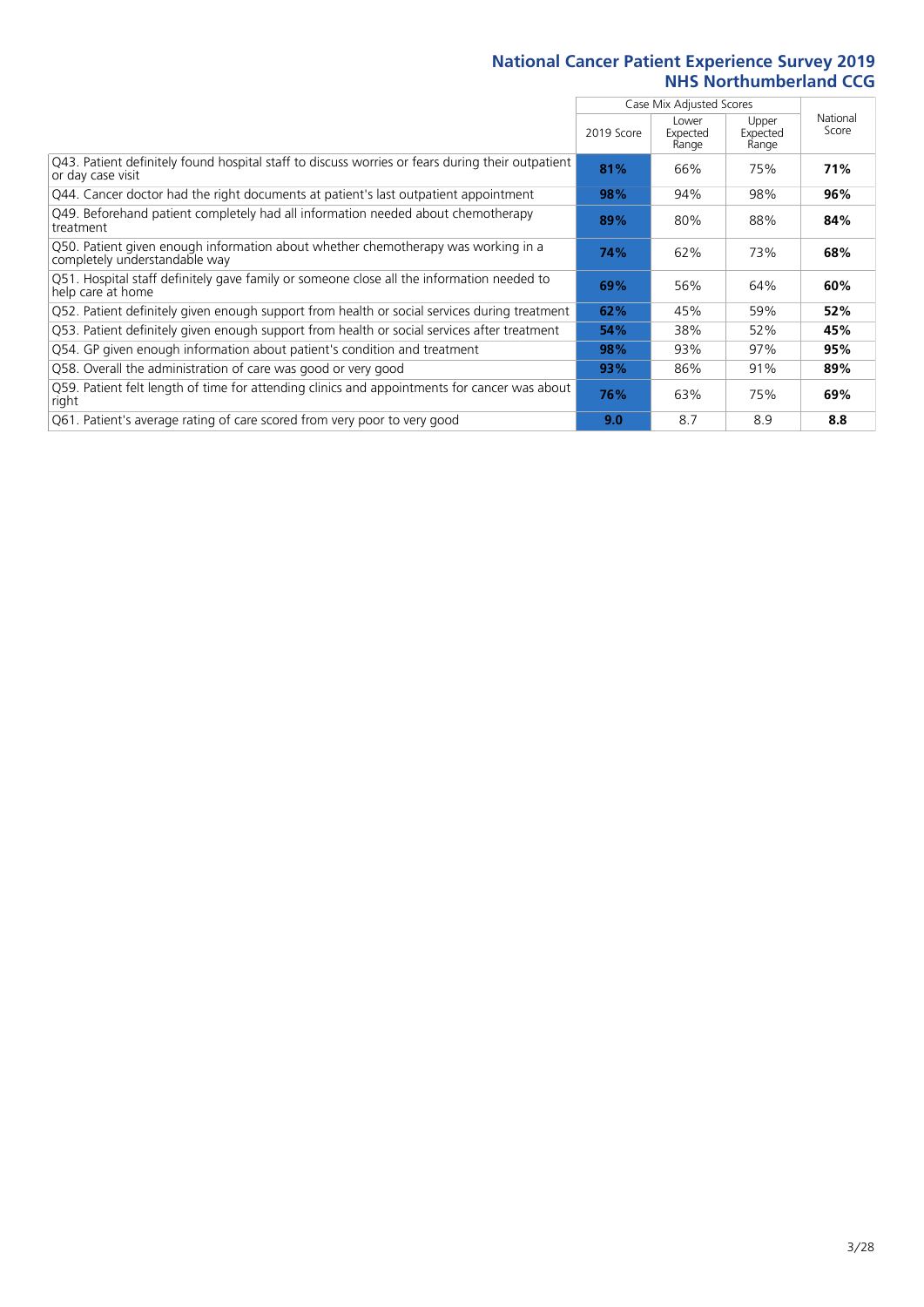# **Introduction**

The National Cancer Patient Experience Survey 2019 is the ninth iteration of the survey first undertaken in 2010. It has been designed to monitor national progress on cancer care; to provide information to drive local quality improvements; to assist commissioners and providers of cancer care; and to inform the work of the various charities and stakeholder groups supporting cancer patients.

The survey was overseen by a national Cancer Patient Experience Advisory Group. This Advisory Group set the principles and objectives of the survey programme and guided questionnaire development. The survey was commissioned and managed by NHS England. The survey provider, Picker, is responsible for designing, running and analysing the survey.

The 2019 survey involved 143 NHS Trusts. Out of 111,366 people, 67,858 people responded to the survey, yielding a response rate of 61%.

# **Methodology**

### **Eligibility, fieldwork and survey methods**

The sample for the survey included all adult (aged 16 and over) NHS patients, with a confirmed primary diagnosis of cancer, discharged from an NHS Trust after an inpatient episode or day case attendance for cancer related treatment in the months of April, May and June 2019. The fieldwork for the survey was undertaken between December 2019 and March 2020.

As in the previous four years, the survey used a mixed mode methodology. Questionnaires were sent by post, with two reminders where necessary, but also included an option to complete the questionnaire online. A Freephone helpline and email was available for respondents to opt out, ask questions about the survey, enable them to complete their questionnaire over the phone and provide access to a translation and interpreting facility for those whose first language was not English.

### **Case-mix adjustment**

Both unadjusted and adjusted scores are presented in this report. Case-mix adjusted scores allows us to account for the impact that differing patient populations might have on results. By using the case-mix adjusted estimates we can obtain a greater understanding of how a CCG is performing given their patient population. The factors taken into account in this case-mix adjustment are gender, age, ethnic group, deprivation, and tumour group.

## **Scoring methodology**

Fifty-two questions from the questionnaire are scored as these questions relate directly to patient experience. For all but one question (Q61), scores are presented as the percentage of positive responses out of all scored responses. For Q61, respondents rate their overall care on a scale of 0 to 10, of which the average was calculated for this question's presented score. The percentages in this report have been rounded to the nearest percentage point. Therefore, in some cases the figures do not appear to add up to 100%.

### **Statistical significance**

In the reporting of 2019 results, appropriate statistical tests have been undertaken to identify unadjusted scores for which the change over time is 'statistically significant'. Thirty-seven scored questions in 2019 have been compared with those of 2018 and a statistically significant change between the two years has been reported where identified.

For the scored questions that are comparable beyond 2018, statistically significant change over the five years has also been reported where identified. A statistically significant difference means that the change in the result is very unlikely to have occurred by sampling variation.

### **Suppression**

### **Question-level suppression**

For scores where the base size per question is  $<$ 21, the score will be suppressed and replaced with an asterisk (\*). The base size will include neutral response options.

### **Double suppression**

If any group within a particular sub-group breakdown (such as the tumour group breakdown) has <21 responses, then the figure for this particular group is suppressed and replaced with an asterisk (\*). If there is only one group within the sub-group breakdown that has <21 respondents, and is therefore suppressed, the group with the next lowest number of respondents is also supressed and replaced with an asterisk (\*) (regardless if it is greater than or less than 21).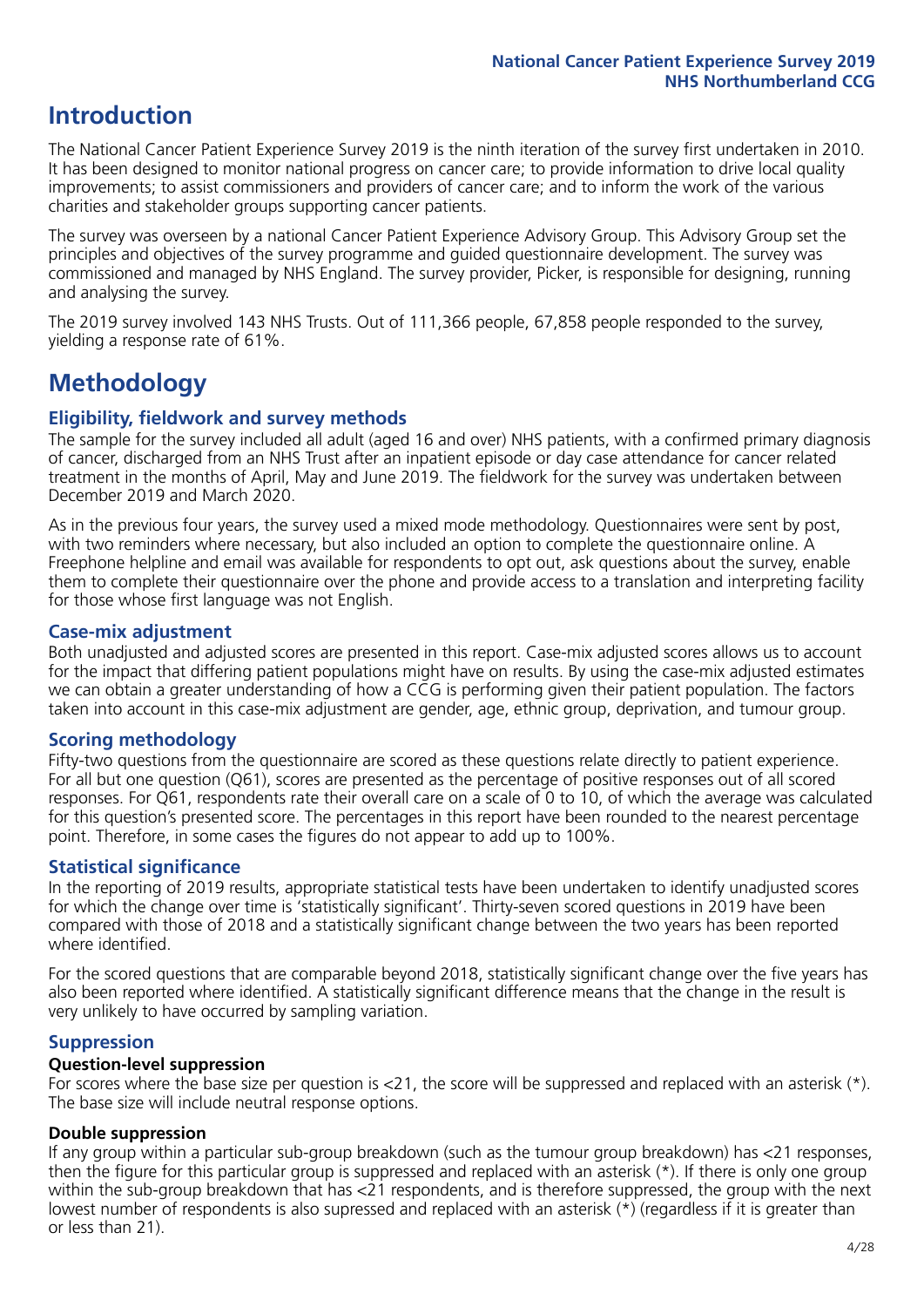# **Understanding the results**

This report shows how this CCG scored for each question in the survey, compared with national results and previous year's results. It is aimed at helping individual CCGs to understand their performance and identify areas for local improvement. Below is a description of the type of results presented within this report and how to understand them.

### **Expected range charts**

The expected range charts in this report show a bar with the lowest and highest score received for each question nationally. Within this bar, an expected range is given (in grey) and a black diamond represents the actual score for this CCG.

CCGs whose score is above the upper limit of the expected range (in the dark blue) are positive outliers, with a score statistically significantly higher than the national mean. This indicates that the CCG performs better than what CCGs of the same size and demographics are expected to perform. The opposite is true if the score is below the lower limit of the expected range (in the light blue); these are negative outliers. For scores within the expected range (in the grey), the score is what we would expect given the CCG's size and demographics.

### **Comparability tables**

The comparability tables show the 2018 and 2019 unadjusted scores for this CCG for each scored question. If there is a significant change from 2018 and 2019 or overall from 2015 to 2019, an arrow will be presented for the direction of change. The adjusted 2019 score will also be presented for each scored question along with the lower and upper expected range and national score. Scores above the upper limit of the expected range will be highlighted dark blue, scores below the lower limit of the expected range will be highlighted light blue, and scores within the lower and upper limit of the expected ranges will be highlighted grey.

### **Tumour type tables**

The tumour type tables show the unadjusted scores for each scored question for each of the 13 tumour groups. The national score for that tumour group is also shown. Unadjusted scores for the same tumour type across different CCGs may not be comparable, as they do not account for the impact that differing patient populations might have on results. Central nervous system is abbreviated as 'CNS' and lower gastrointestinal tract is abbreviated as 'LGT' throughout this report.

### **Year on year charts**

The year on year charts show five columns representing the unadjusted scores of the last five years (2015, 2016, 2017, 2018 and 2019) for each scored question.

### **Notes on specific questions**

Following the development phase of the 2019 survey, several changes were made to the questionnaire. Six scored questions were amended (Q5, Q18, Q30, Q35, Q56 and Q60) and one non-scored question (Q29) was amended that impacted the comparability of questions Q30 to Q41. Of all questions changed or impacted by change, only Q60 is presented with historical comparisons; though the results should be interpreted with caution.

### **Unadjusted data and case-mix adjusted data**

Unadjusted data should be used to see the actual responses from patients relating to the CCG. Case-mix adjusted data, together with expected ranges, should be used to understand whether the results are significantly higher or lower than national results taking account of the patient mix.

# **Further information**

This research was carried out in accordance with the international standard for organisations conducting social research (accreditation to ISO20252:2012; certificate number GB08/74322). The 2019 survey data has been produced and published in line with the Code of Practice for Official Statistics.

For more information on the methodology, please see the Technical Document. It can be viewed along with the 2019 questionnaire and survey quidance on the website at [www.ncpes.co.uk](https://www.ncpes.co.uk/supporting-documents). For all other outputs at National, Trust, CCG and Cancer Alliance level, please see the PDF reports, Excel tables and dashboards at [www.ncpes.co.uk.](https://www.ncpes.co.uk/current-results)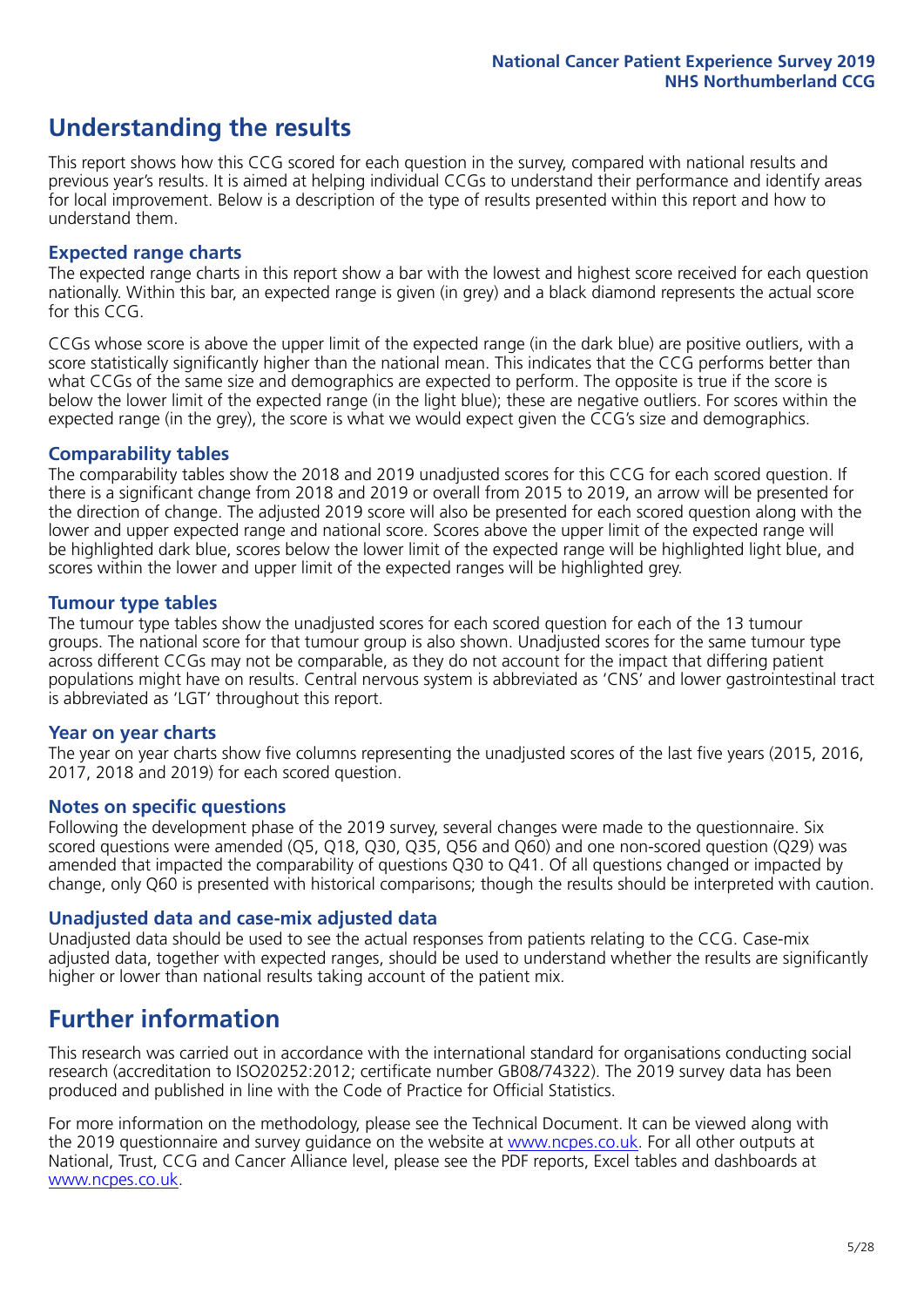# **Response Rate**

### **Overall Response Rate**

617 patients responded out of a total of 928 patients, resulting in a response rate of 66%.

|          | Sample Size | Adjusted<br>Sample | Completed | Response Rate |
|----------|-------------|--------------------|-----------|---------------|
| CCG      | 999         | 928                | 617       | 66%           |
| National | 119,855     | 111.366            | 67,858    | 61%           |

### **Respondents by Survey Type**

|                            | Number of<br>Respondents |
|----------------------------|--------------------------|
| Online                     | 46                       |
| Paper                      | 571                      |
| Phone                      |                          |
| <b>Translation Service</b> |                          |

### **Respondents by Tumour Group**

|                      | Number of<br>Respondents |
|----------------------|--------------------------|
| <b>Brain / CNS</b>   | 4                        |
| <b>Breast</b>        | 136                      |
| Colorectal / LGT     | 73                       |
| Gynaecological       | 18                       |
| Haematological       | 138                      |
| <b>Head and Neck</b> | 21                       |
| Lung                 | 33                       |
| Prostate             | 55                       |
| Sarcoma              | 3                        |
| Skin                 | 5                        |
| Upper Gastro         | 30                       |
| Urological           | 50                       |
| Other                | 51                       |

### **Respondents by Age and Gender**

Respondents year of birth has been used to determine age. This information has been amalgamated into 8 age bands. The age and gender distribution for the CCG was as follows:

|        | Age 16-24 | Age 25-34 | Age 35-44 | Age 45-54 | Age 55-64 | Age 65-74 | Age 75-84      | Age 85+ | Total |
|--------|-----------|-----------|-----------|-----------|-----------|-----------|----------------|---------|-------|
| Male   |           |           |           | 14        | 60        | 124       | 8 <sup>1</sup> | 12      | 293   |
| Female |           |           |           | 39        | 61        | 128       | 66             | 13      | 324   |
| Total  |           |           | 18        | 53        | 121       | 252       | 147            | 25      | 617   |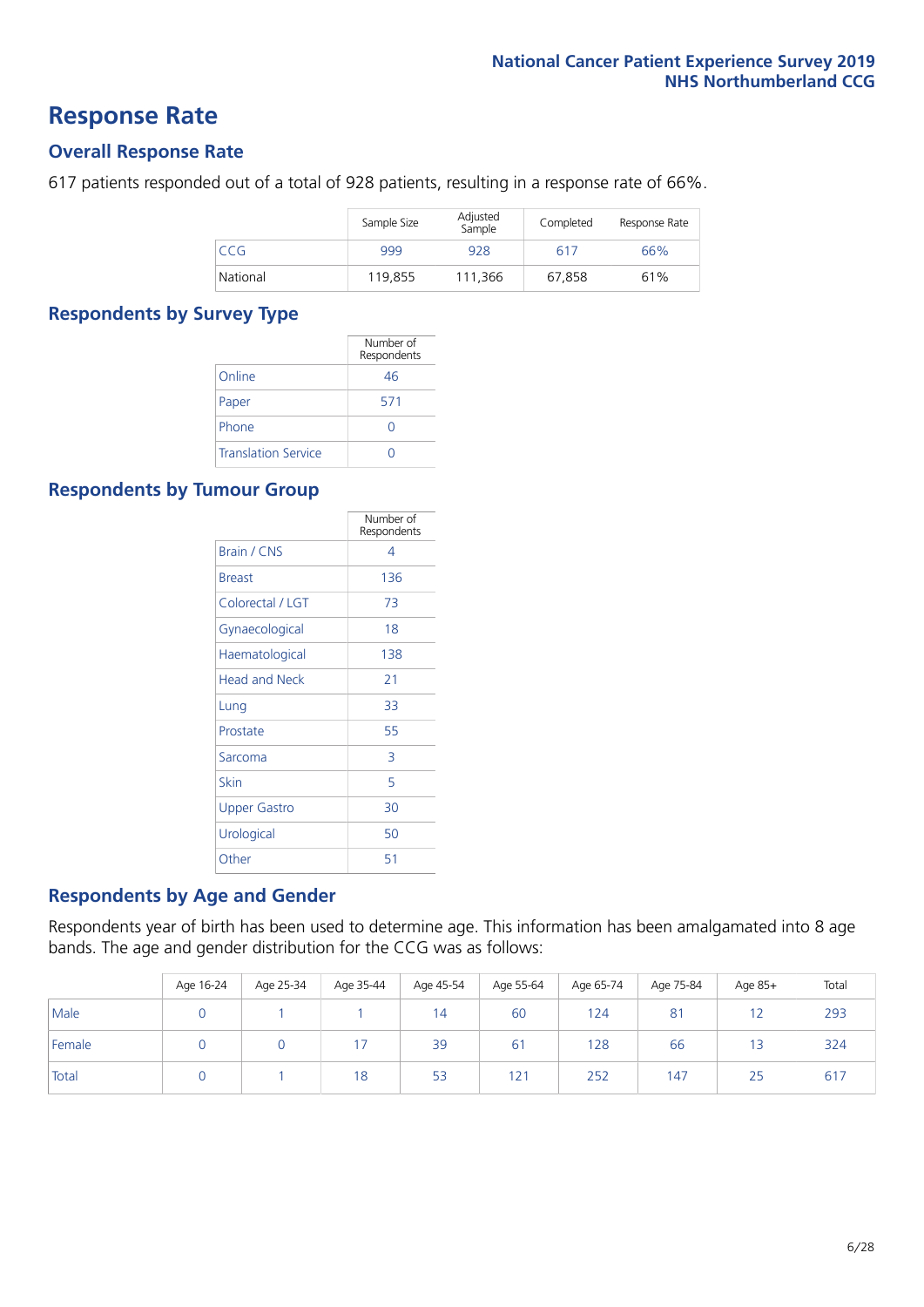# **Expected Range Charts**

| Lower Expected Range<br>Average                                                                         | Upper Expected Range<br>Case Mix Adjusted Score |     |         |     |         |     |     |          |                   |                   |                 |
|---------------------------------------------------------------------------------------------------------|-------------------------------------------------|-----|---------|-----|---------|-----|-----|----------|-------------------|-------------------|-----------------|
| <b>SEEING YOUR GP</b>                                                                                   | 0%                                              | 10% | 20%     |     | 30% 40% | 50% | 60% | 70%      | 80%               |                   | 90% 100%        |
| Q1. Saw GP once or twice before being told they needed to go to<br>hospital                             |                                                 |     |         |     |         |     |     |          | 80%<br>85%        |                   |                 |
| Q2. Patient thought they were seen as soon as necessary                                                 |                                                 |     |         |     |         |     |     |          |                   |                   |                 |
| <b>DIAGNOSTIC TESTS</b>                                                                                 | 0%                                              | 10% | 20%     | 30% | 40%     | 50% | 60% | 70%      | 80%               |                   | 90% 100%<br>96% |
| Q5. Received all the information needed about the test                                                  |                                                 |     |         |     |         |     |     |          |                   |                   |                 |
| Q6. The length of time waiting for the test to be done was about<br>right                               |                                                 |     |         |     |         |     |     |          |                   | 88%<br>85%        |                 |
| Q7. Test results explained in completely understandable way                                             |                                                 |     |         |     |         |     |     |          |                   |                   |                 |
| <b>FINDING OUT WHAT WAS WRONG WITH YOU</b>                                                              | $0\%$                                           | 10% | 20%     | 30% | 40%     | 50% | 60% | 70%      | 80%               |                   | 90% 100%        |
| Q10. Patient told they could bring a family member or friend when<br>first told they had cancer         |                                                 |     |         |     |         |     |     |          | 76%               |                   |                 |
| Q11. Patient felt they were told sensitively that they had cancer                                       |                                                 |     |         |     |         |     |     |          |                   | 88%               |                 |
| Q12. Patient completely understood the explanation of what was<br>wrong                                 |                                                 |     |         |     |         |     |     |          | 76%               |                   |                 |
| Q13. Patient given easy to understand written information about<br>the type of cancer they had          |                                                 |     |         |     |         |     |     |          | 78%               |                   |                 |
| <b>DECIDING THE BEST TREATMENT FOR YOU</b>                                                              | 0%                                              | 10% | 20%     | 30% | 40%     | 50% | 60% | 70%      | 80%               | 90%               | 100%            |
| Q14. Patient felt that treatment options were completely explained                                      |                                                 |     |         |     |         |     |     |          |                   | 87%               |                 |
| Q15. Patient felt possible side effects were definitely explained in<br>an understandable way           |                                                 |     |         |     |         |     |     |          | 79%<br>$\Diamond$ |                   |                 |
| Q16. Patient definitely given practical advice and support in dealing<br>with side effects of treatment |                                                 |     |         |     |         |     |     | 72%      |                   |                   |                 |
| Q17. Patient definitely told about side effects that could affect<br>them in the future                 |                                                 |     |         |     |         |     |     | 67%<br>♦ |                   |                   |                 |
| Q18. Patient definitely involved as much as they wanted in<br>decisions about care and treatment        |                                                 |     |         |     |         |     |     |          |                   | 87%<br>$\Diamond$ |                 |
| <b>CLINICAL NURSE SPECIALIST (CNS)</b>                                                                  | 0%                                              |     | 10% 20% | 30% | 40%     | 50% | 60% | 70%      | 80%               |                   | 90% 100%        |
| Q19. Patient given the name of a CNS who would support them<br>through their treatment                  |                                                 |     |         |     |         |     |     |          |                   | 92%<br>88%        |                 |
| Q20. Patient found it very or quite easy to contact their CNS                                           |                                                 |     |         |     |         |     |     |          |                   | 89%               |                 |
| Q21. Patient got understandable answers to important questions<br>all or most of the time               |                                                 |     |         |     |         |     |     |          |                   |                   |                 |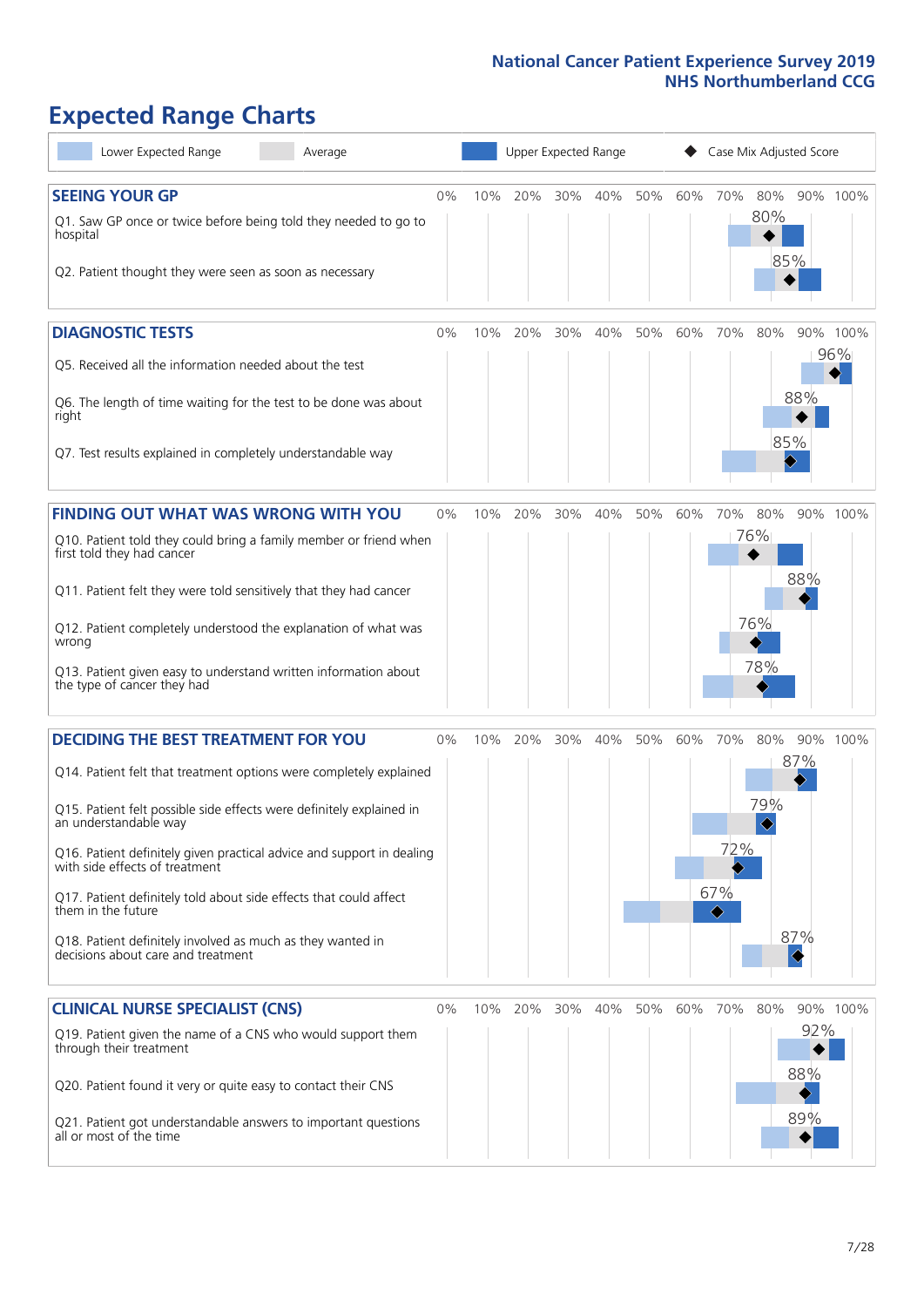# **Expected Range Charts**

| Lower Expected Range<br>Average                                                                                                                                                                                                                                                                                                                                                                                                                                                                                                                                                                                                                                                                                                                                                                                                                                                                                                                                                                                                                                                                                                           |     | Upper Expected Range | Case Mix Adjusted Score                                                          |
|-------------------------------------------------------------------------------------------------------------------------------------------------------------------------------------------------------------------------------------------------------------------------------------------------------------------------------------------------------------------------------------------------------------------------------------------------------------------------------------------------------------------------------------------------------------------------------------------------------------------------------------------------------------------------------------------------------------------------------------------------------------------------------------------------------------------------------------------------------------------------------------------------------------------------------------------------------------------------------------------------------------------------------------------------------------------------------------------------------------------------------------------|-----|----------------------|----------------------------------------------------------------------------------|
| <b>SUPPORT FOR PEOPLE WITH CANCER</b><br>0%<br>Q22. Hospital staff gave information about support or self-help<br>groups for people with cancer<br>Q23. Hospital staff discussed or gave information about the impact<br>cancer could have on day to day activities<br>Q24. Hospital staff gave information on getting financial help or<br>possible benefits<br>Q25. Hospital staff told patient they could get free prescriptions                                                                                                                                                                                                                                                                                                                                                                                                                                                                                                                                                                                                                                                                                                       | 10% | 40%<br>20%<br>30%    | 70%<br>50%<br>60%<br>80%<br>90% 100%<br>87%<br>86%<br>66%<br>81%                 |
| <b>OPERATIONS</b><br>0%                                                                                                                                                                                                                                                                                                                                                                                                                                                                                                                                                                                                                                                                                                                                                                                                                                                                                                                                                                                                                                                                                                                   | 10% | 20%<br>30%<br>40%    | 50%<br>60%<br>70%<br>80%<br>90% 100%                                             |
| Q27. Beforehand, patient had all the information needed about the<br>operation<br>Q28. Afterwards, staff completely explained how operation had<br>gone in understandable way                                                                                                                                                                                                                                                                                                                                                                                                                                                                                                                                                                                                                                                                                                                                                                                                                                                                                                                                                             |     |                      | 97%<br>86%<br>♦                                                                  |
| <b>HOSPITAL CARE AS AN INPATIENT</b><br>0%                                                                                                                                                                                                                                                                                                                                                                                                                                                                                                                                                                                                                                                                                                                                                                                                                                                                                                                                                                                                                                                                                                | 10% | 20%<br>30%<br>40%    | 50%<br>60%<br>70%<br>80%<br>90% 100%                                             |
| Q30. Hospital staff didn't talk in front of patient as if patient wasn't<br>there<br>Q31. Patient had confidence and trust in all doctors treating them<br>Q32. Patient's family or someone close definitely felt able to talk to<br>a doctor<br>Q33. Patient had confidence and trust in all the ward nurses<br>treating them<br>Q34. Patient thought there were always or nearly always enough<br>nurses on duty to care for them<br>Q35. All hospital staff asked patient what name they prefer to be<br>called by<br>Q36. Patient always given enough privacy when discussing<br>condition or treatment<br>Q37. Patient definitely found hospital staff to discuss worries or<br>fears during their inpatient visit<br>Q38. Hospital staff definitely did everything they could to help<br>control pain<br>Q39. Patient always felt they were treated with respect and dignity<br>while in hospital<br>Q40. Patient given clear written information about what should or<br>should not do after leaving hospital<br>Q41. Hospital staff told patient who to contact if worried about<br>condition or treatment after leaving hospital |     |                      | 88%<br>89%<br>73%<br>75%<br>69%<br>78%<br>86%<br>60%<br>82%<br>90%<br>83%<br>93% |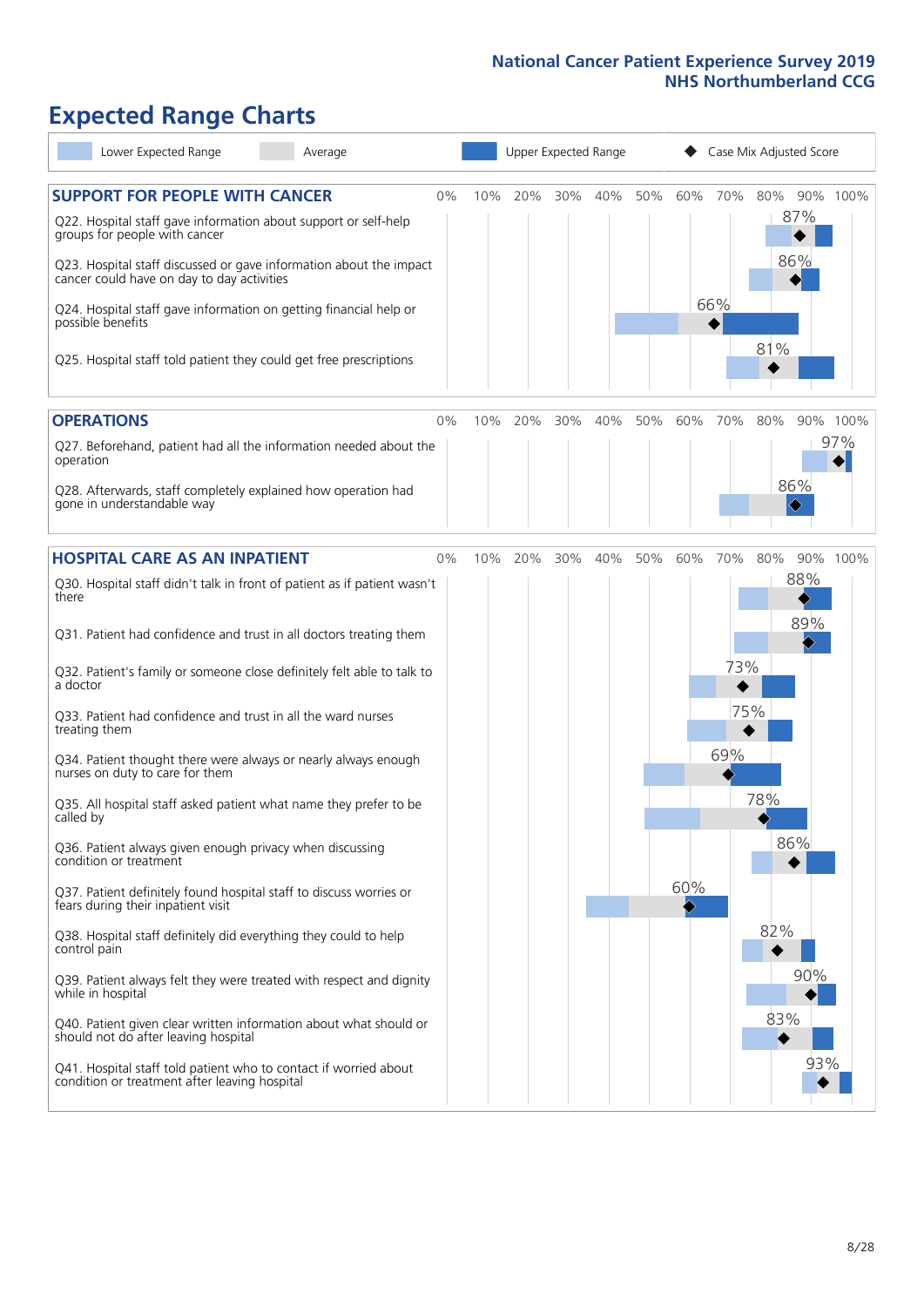# **Expected Range Charts**

| Lower Expected Range<br>Average                                                                                       |          |     | Upper Expected Range |     |     | Case Mix Adjusted Score |          |     |     |                                     |          |
|-----------------------------------------------------------------------------------------------------------------------|----------|-----|----------------------|-----|-----|-------------------------|----------|-----|-----|-------------------------------------|----------|
| <b>HOSPITAL CARE AS A DAY PATIENT / OUTPATIENT 0%</b>                                                                 |          | 10% | 20%                  | 30% | 40% | 50%                     | 60%      | 70% | 80% |                                     | 90% 100% |
| Q43. Patient definitely found hospital staff to discuss worries or<br>fears during their outpatient or day case visit |          |     |                      |     |     |                         |          |     | 81% |                                     |          |
| Q44. Cancer doctor had the right documents at patient's last<br>outpatient appointment                                |          |     |                      |     |     |                         |          |     |     |                                     | 98%      |
| Q46. Beforehand patient completely had all information needed<br>about radiotherapy treatment                         |          |     |                      |     |     |                         |          |     | 82% |                                     |          |
| Q47. Patient completely given understandable information about<br>whether radiotherapy was working                    |          |     |                      |     |     |                         | 56%<br>◆ |     |     |                                     |          |
| Q49. Beforehand patient completely had all information needed<br>about chemotherapy treatment                         |          |     |                      |     |     |                         |          |     |     | 89%                                 |          |
| Q50. Patient given enough information about whether<br>chemotherapy was working in a completely understandable way    |          |     |                      |     |     |                         |          | 74% |     |                                     |          |
| <b>HOME CARE AND SUPPORT</b>                                                                                          | 0%       | 10% | 20%                  | 30% | 40% | 50%                     | 60%      | 70% | 80% |                                     | 90% 100% |
| Q51. Hospital staff definitely gave family or someone close all the<br>information needed to help care at home        |          |     |                      |     |     |                         |          | 69% |     |                                     |          |
| Q52. Patient definitely given enough support from health or social<br>services during treatment                       |          |     |                      |     |     |                         | 62%<br>♦ |     |     |                                     |          |
| Q53. Patient definitely given enough support from health or social<br>services after treatment                        |          |     |                      |     |     | 54%<br>$\Diamond$       |          |     |     |                                     |          |
| <b>CARE FROM YOUR GENERAL PRACTICE</b>                                                                                | 0%       | 10% | 20%                  | 30% | 40% | 50%                     | 60%      | 70% | 80% |                                     | 90% 100% |
| Q54. GP given enough information about patient's condition and<br>treatment                                           |          |     |                      |     |     |                         |          |     |     |                                     | 98%      |
| Q55. General practice staff definitely did everything they could to<br>support patient during treatment               |          |     |                      |     |     |                         | 62%      |     |     |                                     |          |
| <b>YOUR OVERALL NHS CARE</b>                                                                                          | 0%       | 10% | 20%                  | 30% | 40% | 50%                     | 60%      | 70% | 80% |                                     | 90% 100% |
| Q56. Different people treating and caring for patient always work<br>well together to give best possible care         |          |     |                      |     |     |                         |          |     | 76% |                                     |          |
| Q57. Patient given a care plan                                                                                        |          |     |                      |     | 37% |                         |          |     |     |                                     |          |
| Q58. Overall the administration of care was good or very good                                                         |          |     |                      |     |     |                         |          |     |     | 93%<br>$\color{black} \diamondsuit$ |          |
| Q59. Patient felt length of time for attending clinics and<br>appointments for cancer was about right                 |          |     |                      |     |     |                         |          |     | 76% |                                     |          |
| Q60. Someone discussed with patient whether they would like to<br>take part in cancer research                        |          |     |                      | 26% |     |                         |          |     |     |                                     |          |
|                                                                                                                       | $\Omega$ |     | 2                    | 3   | 4   | 5                       | 6        |     | 8   | 9                                   | 10       |
| Q61. Patient's average rating of care scored from very poor to very<br>good                                           |          |     |                      |     |     |                         |          |     |     | 9.0                                 |          |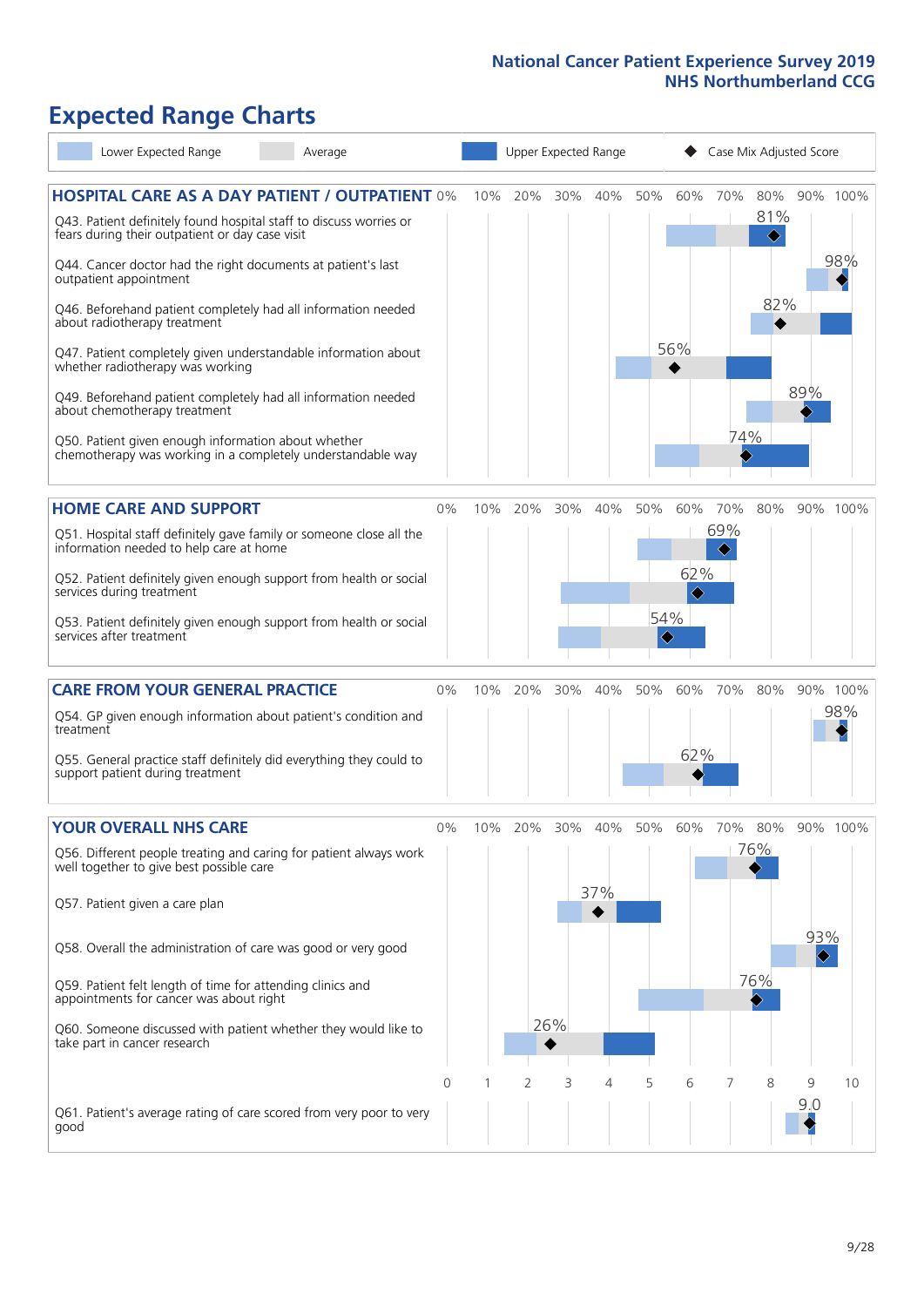# **Comparability Tables**

\* Indicates where a score has been suppressed because there are less than 21 responses.

\*\* No score available for 2018.

 $\triangle$  or  $\nabla$ 

Change 2018-2019: Indicates where 2019 score is significantly higher or lower than 2018 score Change Overall: Indicates significant change overall (2015, 2016, 2017, 2018 and 2019).

Adjusted Score below Lower Expected Range Adjusted Score between Upper and Lower Expected Ranges Adjusted Score above Upper Expected Range

|                                                                             |           |               | Unadjusted Scores |               |                                                    | Case Mix Adjusted Scores |               |                                     |                |                   |
|-----------------------------------------------------------------------------|-----------|---------------|-------------------|---------------|----------------------------------------------------|--------------------------|---------------|-------------------------------------|----------------|-------------------|
|                                                                             | 2018<br>n | 2018<br>Score | 2019<br>n.        | 2019<br>Score | $\sim$   Change   Change   $\sim$<br>2018-<br>2019 | Overall                  | 2019<br>Score | Lower<br>Expected Expected<br>Range | Upper<br>Range | National<br>Score |
| <b>SEEING YOUR GP</b>                                                       |           |               |                   |               |                                                    |                          |               |                                     |                |                   |
| Q1. Saw GP once or twice before being told they needed to go<br>to hospital | 461       | 77%           | 439               | 79%           |                                                    |                          | 80%           | 75%                                 | 83%            | 79%               |
| Q2. Patient thought they were seen as soon as necessary                     | 637       | 86%           | 605               | 85%           |                                                    |                          | 85%           | 81%                                 | 87%            | 84%               |
|                                                                             |           |               |                   |               |                                                    |                          |               |                                     |                |                   |

| <b>DIAGNOSTIC TESTS</b>                                                   |       |     |     |     |  |  |     |     |     |     |
|---------------------------------------------------------------------------|-------|-----|-----|-----|--|--|-----|-----|-----|-----|
| Q5. Received all the information needed about the test                    | $***$ | **  | 501 | 96% |  |  | 96% | 93% | 97% | 95% |
| Q6. The length of time waiting for the test to be done was<br>about right | 552   | 90% | 506 | 88% |  |  | 88% | 85% | 91% | 88% |
| Q7. Test results explained in completely understandable way               | 558   | 84% | 509 | 85% |  |  | 85% | 76% | 83% | 80% |

| <b>FINDING OUT WHAT WAS WRONG WITH YOU</b>                                                      |     |     |     |     |     |     |     |     |
|-------------------------------------------------------------------------------------------------|-----|-----|-----|-----|-----|-----|-----|-----|
| Q10. Patient told they could bring a family member or friend<br>when first told they had cancer | 586 | 76% | 563 | 76% | 76% | 72% | 82% | 77% |
| Q11. Patient felt they were told sensitively that they had cancer                               | 646 | 90% | 616 | 88% | 88% | 83% | 89% | 86% |
| Q12. Patient completely understood the explanation of what<br>was wrong                         | 653 | 77% | 615 | 76% | 76% | 70% | 77% | 73% |
| Q13. Patient given easy to understand written information<br>about the type of cancer they had  | 579 | 77% | 538 | 78% | 78% | 71% | 78% | 74% |

| <b>DECIDING THE BEST TREATMENT FOR YOU</b>                                                              |      |      |     |     |     |     |     |     |
|---------------------------------------------------------------------------------------------------------|------|------|-----|-----|-----|-----|-----|-----|
| Q14. Patient felt that treatment options were completely<br>explained                                   | 578  | 89%  | 561 | 87% | 87% | 80% | 87% | 83% |
| Q15. Patient felt possible side effects were definitely explained<br>in an understandable way           | 623  | 80%  | 590 | 79% | 79% | 69% | 76% | 73% |
| Q16. Patient definitely given practical advice and support in<br>dealing with side effects of treatment | 621  | 73%  | 588 | 72% | 72% | 63% | 71% | 67% |
| Q17. Patient definitely told about side effects that could affect<br>them in the future                 | 585  | 61%  | 560 | 66% | 67% | 53% | 61% | 57% |
| Q18. Patient definitely involved as much as they wanted in<br>decisions about care and treatment        | $**$ | $**$ | 601 | 87% | 87% | 78% | 84% | 81% |

| <b>CLINICAL NURSE SPECIALIST (CNS)</b>                                                    |     |     |     |     |  |     |     |     |     |
|-------------------------------------------------------------------------------------------|-----|-----|-----|-----|--|-----|-----|-----|-----|
| Q19. Patient given the name of a CNS who would support them<br>through their treatment    | 639 | 91% | 581 | 92% |  | 92% | 90% | 94% | 92% |
| Q20. Patient found it very or quite easy to contact their CNS                             | 513 | 89% | 486 | 89% |  | 88% | 81% | 88% | 85% |
| Q21. Patient got understandable answers to important<br>questions all or most of the time | 474 | 89% | 459 | 89% |  | 89% | 84% | 91% | 87% |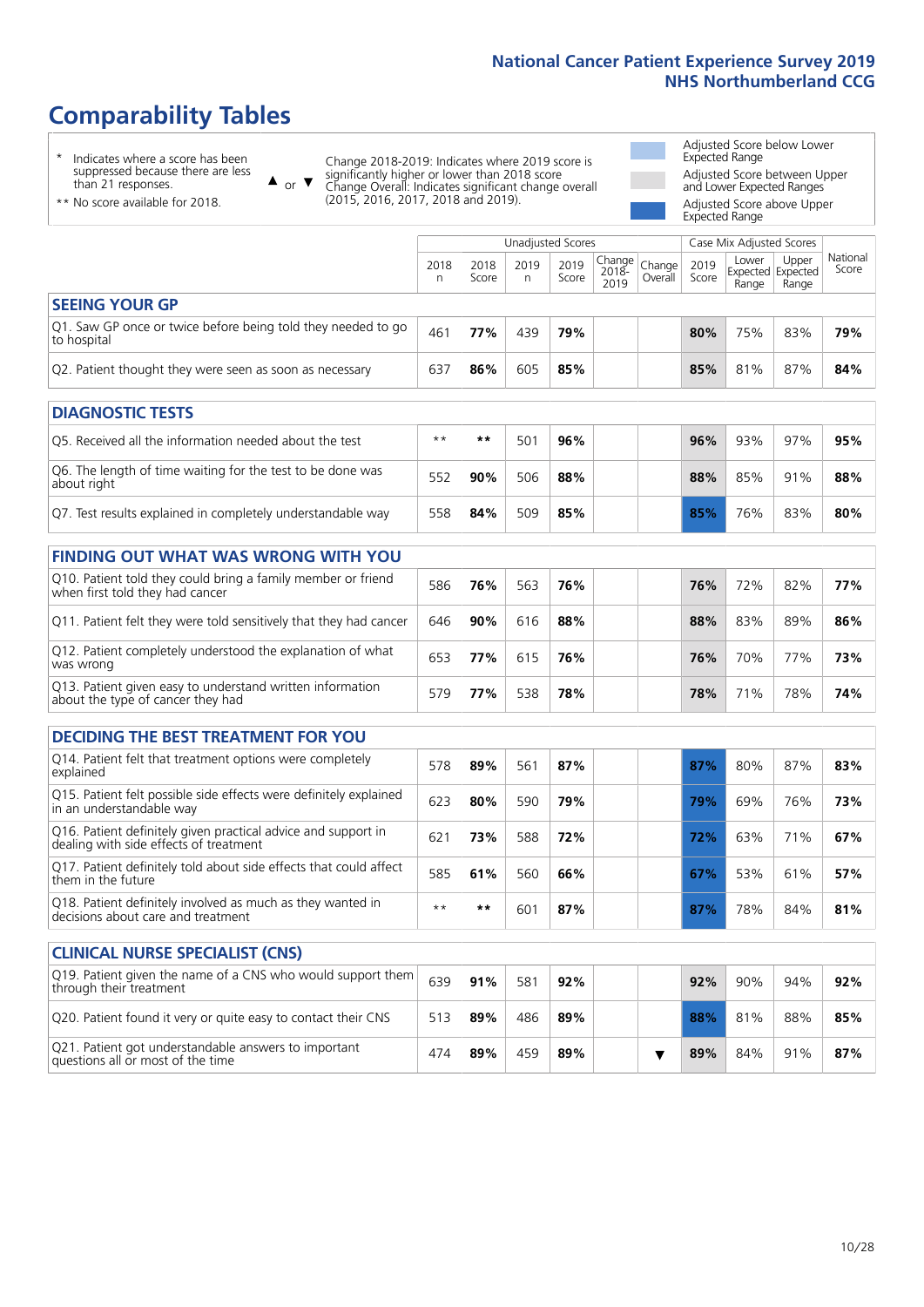# **Comparability Tables**

\* Indicates where a score has been suppressed because there are less than 21 responses.

\*\* No score available for 2018.

 $\triangle$  or  $\nabla$ 

Change 2018-2019: Indicates where 2019 score is significantly higher or lower than 2018 score Change Overall: Indicates significant change overall (2015, 2016, 2017, 2018 and 2019).

Adjusted Score below Lower Expected Range Adjusted Score between Upper and Lower Expected Ranges Adjusted Score above Upper Expected Range

|                                                                                                                   | <b>Unadjusted Scores</b> |               |            |               |                            |                   | Case Mix Adjusted Scores |                                     |                |                   |
|-------------------------------------------------------------------------------------------------------------------|--------------------------|---------------|------------|---------------|----------------------------|-------------------|--------------------------|-------------------------------------|----------------|-------------------|
|                                                                                                                   | 2018<br>n                | 2018<br>Score | 2019<br>n. | 2019<br>Score | Change<br>$2018 -$<br>2019 | Change<br>Overall | 2019<br>Score            | Lower<br>Expected Expected<br>Range | Upper<br>Range | National<br>Score |
| <b>SUPPORT FOR PEOPLE WITH CANCER</b>                                                                             |                          |               |            |               |                            |                   |                          |                                     |                |                   |
| Q22. Hospital staff gave information about support or self-help<br>groups for people with cancer                  | 473                      | 86%           | 468        | 87%           |                            |                   | 87%                      | 85%                                 | 91%            | 88%               |
| Q23. Hospital staff discussed or gave information about the<br>impact cancer could have on day to day activities  | 422                      | 86%           | 405        | 86%           |                            | ▲                 | 86%                      | 80%                                 | 88%            | 84%               |
| Q24. Hospital staff gave information on getting financial help or<br>possible benefits                            | 328                      | 67%           | 321        | 66%           |                            | ▲                 | 66%                      | 57%                                 | 68%            | 63%               |
| Q25. Hospital staff told patient they could get free prescriptions                                                | 266                      | 77%           | 239        | 82%           |                            |                   | 81%                      | 77%                                 | 87%            | 82%               |
| <b>OPERATIONS</b>                                                                                                 |                          |               |            |               |                            |                   |                          |                                     |                |                   |
| Q27. Beforehand, patient had all the information needed about<br>the operation                                    | 329                      | 96%           | 293        | 97%           |                            |                   | 97%                      | 94%                                 | 98%            | 96%               |
| Q28. Afterwards, staff completely explained how operation had<br>gone in understandable way                       | 330                      | 84%           | 290        | 86%           |                            |                   | 86%                      | 75%                                 | 84%            | 79%               |
| <b>HOSPITAL CARE AS AN INPATIENT</b>                                                                              |                          |               |            |               |                            |                   |                          |                                     |                |                   |
| Q30. Hospital staff didn't talk in front of patient as if patient<br>wasn't there                                 | $\star\star$             | **            | 271        | 88%           |                            |                   | 88%                      | 79%                                 | 88%            | 84%               |
| Q31. Patient had confidence and trust in all doctors treating<br>them                                             | $**$                     | $***$         | 276        | 89%           |                            |                   | 89%                      | 79%                                 | 88%            | 84%               |
| Q32. Patient's family or someone close definitely felt able to talk<br>to a doctor                                | $**$                     | **            | 234        | 73%           |                            |                   | 73%                      | 66%                                 | 78%            | 72%               |
| Q33. Patient had confidence and trust in all the ward nurses<br>treating them                                     | $* *$                    | $***$         | 276        | 75%           |                            |                   | 75%                      | 69%                                 | 79%            | 74%               |
| Q34. Patient thought there were always or nearly always<br>enough nurses on duty to care for them                 | $**$                     | **            | 276        | 70%           |                            |                   | 69%                      | 59%                                 | 70%            | 64%               |
| Q35. All hospital staff asked patient what name they prefer to<br>be called by                                    | $\star\star$             | **            | 272        | 79%           |                            |                   | 78%                      | 62%                                 | 79%            | 71%               |
| Q36. Patient always given enough privacy when discussing<br>condition or treatment                                | $**$                     | **            | 275        | 86%           |                            |                   | 86%                      | 80%                                 | 89%            | 85%               |
| Q37. Patient definitely found hospital staff to discuss worries or<br>fears during their inpatient visit          | $\star\star$             | **            | 193        | 60%           |                            |                   | 60%                      | 45%                                 | 59%            | 52%               |
| Q38. Hospital staff definitely did everything they could to help<br>control pain                                  | $**$                     | **            | 246        | 82%           |                            |                   | 82%                      | 78%                                 | 88%            | 83%               |
| Q39. Patient always felt they were treated with respect and<br>dignity while in hospital                          | $\star\star$             | **            | 274        | 90%           |                            |                   | 90%                      | 84%                                 | 92%            | 88%               |
| Q40. Patient given clear written information about what should<br>or should not do after leaving hospital         | $\star\star$             | **            | 249        | 83%           |                            |                   | 83%                      | 82%                                 | 90%            | 86%               |
| Q41. Hospital staff told patient who to contact if worried about<br>condition or treatment after leaving hospital | $* *$                    | **            | 266        | 93%           |                            |                   | 93%                      | 91%                                 | 97%            | 94%               |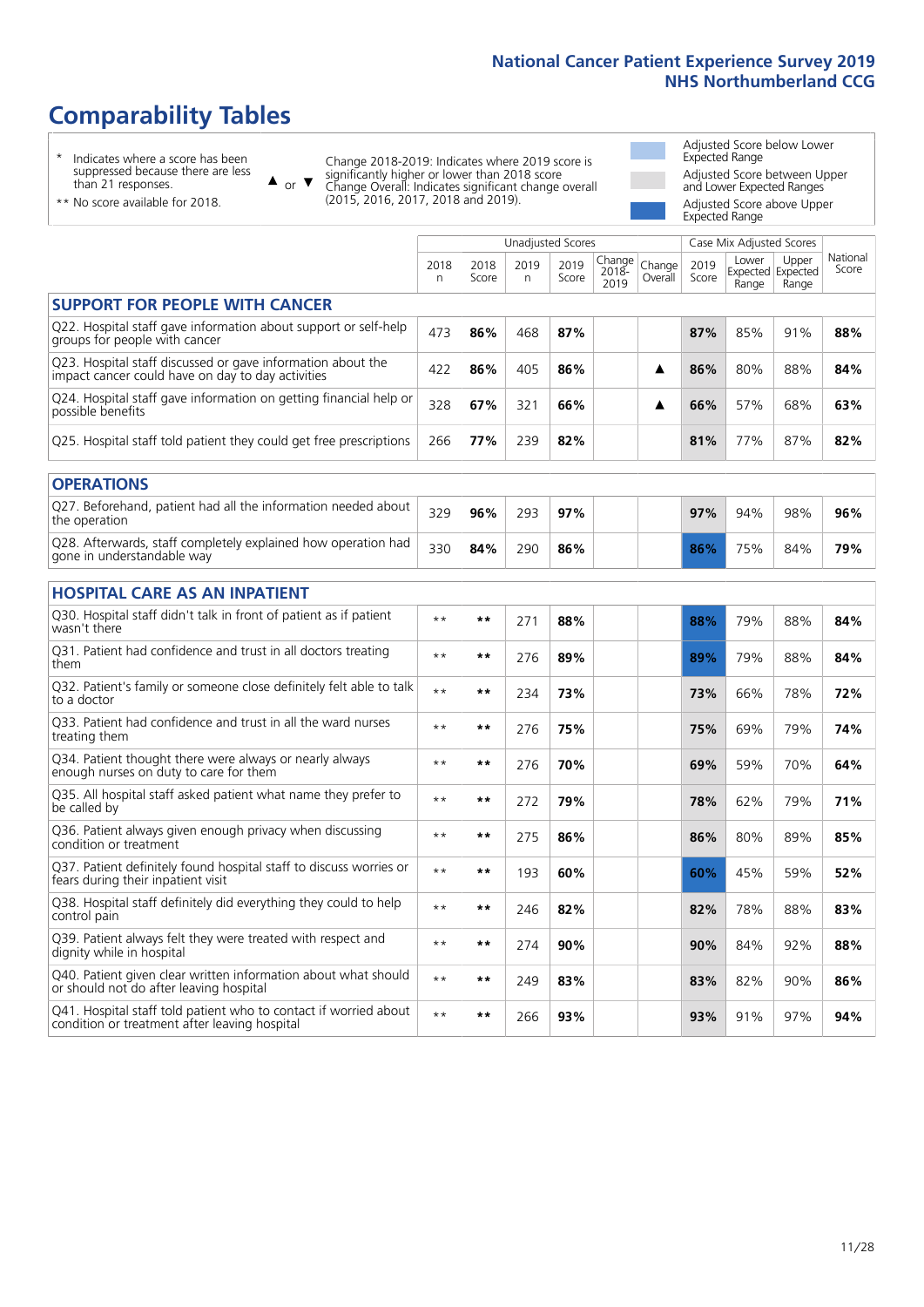# **Comparability Tables**

\* Indicates where a score has been suppressed because there are less than 21 responses.

\*\* No score available for 2018.

 $\triangle$  or  $\nabla$ 

Change 2018-2019: Indicates where 2019 score is significantly higher or lower than 2018 score Change Overall: Indicates significant change overall (2015, 2016, 2017, 2018 and 2019).

Adjusted Score below Lower Expected Range Adjusted Score between Upper and Lower Expected Ranges Adjusted Score above Upper Expected Range

|                                                                                                                       |           |               |            | <b>Unadjusted Scores</b> |                         |                   |               | Case Mix Adjusted Scores            |                |                   |
|-----------------------------------------------------------------------------------------------------------------------|-----------|---------------|------------|--------------------------|-------------------------|-------------------|---------------|-------------------------------------|----------------|-------------------|
|                                                                                                                       | 2018<br>n | 2018<br>Score | 2019<br>n. | 2019<br>Score            | Change<br>2018-<br>2019 | Change<br>Overall | 2019<br>Score | Lower<br>Expected Expected<br>Range | Upper<br>Range | National<br>Score |
| <b>HOSPITAL CARE AS A DAY PATIENT / OUTPATIENT</b>                                                                    |           |               |            |                          |                         |                   |               |                                     |                |                   |
| Q43. Patient definitely found hospital staff to discuss worries or<br>fears during their outpatient or day case visit | 497       | 77%           | 462        | 81%                      |                         |                   | 81%           | 66%                                 | 75%            | 71%               |
| Q44. Cancer doctor had the right documents at patient's last<br>outpatient appointment                                | 592       | 97%           | 548        | 98%                      |                         |                   | 98%           | 94%                                 | 98%            | 96%               |
| Q46. Beforehand patient completely had all information needed<br>about radiotherapy treatment                         | 159       | 84%           | 131        | 82%                      |                         |                   | 82%           | 81%                                 | 92%            | 86%               |
| Q47. Patient completely given understandable information<br>about whether radiotherapy was working                    | 126       | 55%           | 108        | 56%                      |                         |                   | 56%           | 51%                                 | 69%            | 60%               |
| Q49. Beforehand patient completely had all information needed<br>about chemotherapy treatment                         | 350       | 89%           | 329        | 89%                      |                         |                   | 89%           | 80%                                 | 88%            | 84%               |
| Q50. Patient given enough information about whether<br>chemotherapy was working in a completely understandable way    | 312       | 75%           | 310        | 74%                      |                         |                   | 74%           | 62%                                 | 73%            | 68%               |
| <b>HOME CARE AND SUPPORT</b>                                                                                          |           |               |            |                          |                         |                   |               |                                     |                |                   |
| Q51. Hospital staff definitely gave family or someone close all<br>the information needed to help care at home        | 509       | 64%           | 512        | 69%                      |                         |                   | 69%           | 56%                                 | 64%            | 60%               |
| Q52. Patient definitely given enough support from health or<br>social services during treatment                       | 349       | 60%           | 357        | 62%                      |                         |                   | 62%           | 45%                                 | 59%            | 52%               |
| Q53. Patient definitely given enough support from health or<br>social services after treatment                        | 187       | 50%           | 199        | 55%                      |                         |                   | 54%           | 38%                                 | 52%            | 45%               |
| <b>CARE FROM YOUR GENERAL PRACTICE</b>                                                                                |           |               |            |                          |                         |                   |               |                                     |                |                   |
| Q54. GP given enough information about patient's condition<br>and treatment                                           | 568       | 99%           | 551        | 98%                      |                         |                   | 98%           | 93%                                 | 97%            | 95%               |
| Q55. General practice staff definitely did everything they could<br>to support patient during treatment               | 446       | 60%           | 452        | 62%                      |                         |                   | 62%           | 54%                                 | 63%            | 58%               |
| <b>YOUR OVERALL NHS CARE</b>                                                                                          |           |               |            |                          |                         |                   |               |                                     |                |                   |
| Q56. Different people treating and caring for patient always<br>work well together to give best possible care         | $* *$     | $***$         | 597        | 77%                      |                         |                   | 76%           | 69%                                 | 76%            | 73%               |
| Q57. Patient given a care plan                                                                                        | 497       | 31%           | 482        | 37%                      |                         |                   | 37%           | 33%                                 | 42%            | 38%               |
| Q58. Overall the administration of care was good or very good                                                         | 648       | 91%           | 608        | 93%                      |                         |                   | 93%           | 86%                                 | 91%            | 89%               |
| Q59. Patient felt length of time for attending clinics and<br>appointments for cancer was about right                 | 649       | 80%           | 604        | 76%                      |                         |                   | 76%           | 63%                                 | 75%            | 69%               |
| Q60. Someone discussed with patient whether they would like<br>to take part in cancer research                        | 614       | 23%           | 564        | 25%                      |                         |                   | 26%           | 22%                                 | 39%            | 30%               |
| Q61. Patient's average rating of care scored from very poor to<br>very good                                           | 640       | 9.0           | 597        | 9.0                      |                         |                   | 9.0           | 8.7                                 | 8.9            | 8.8               |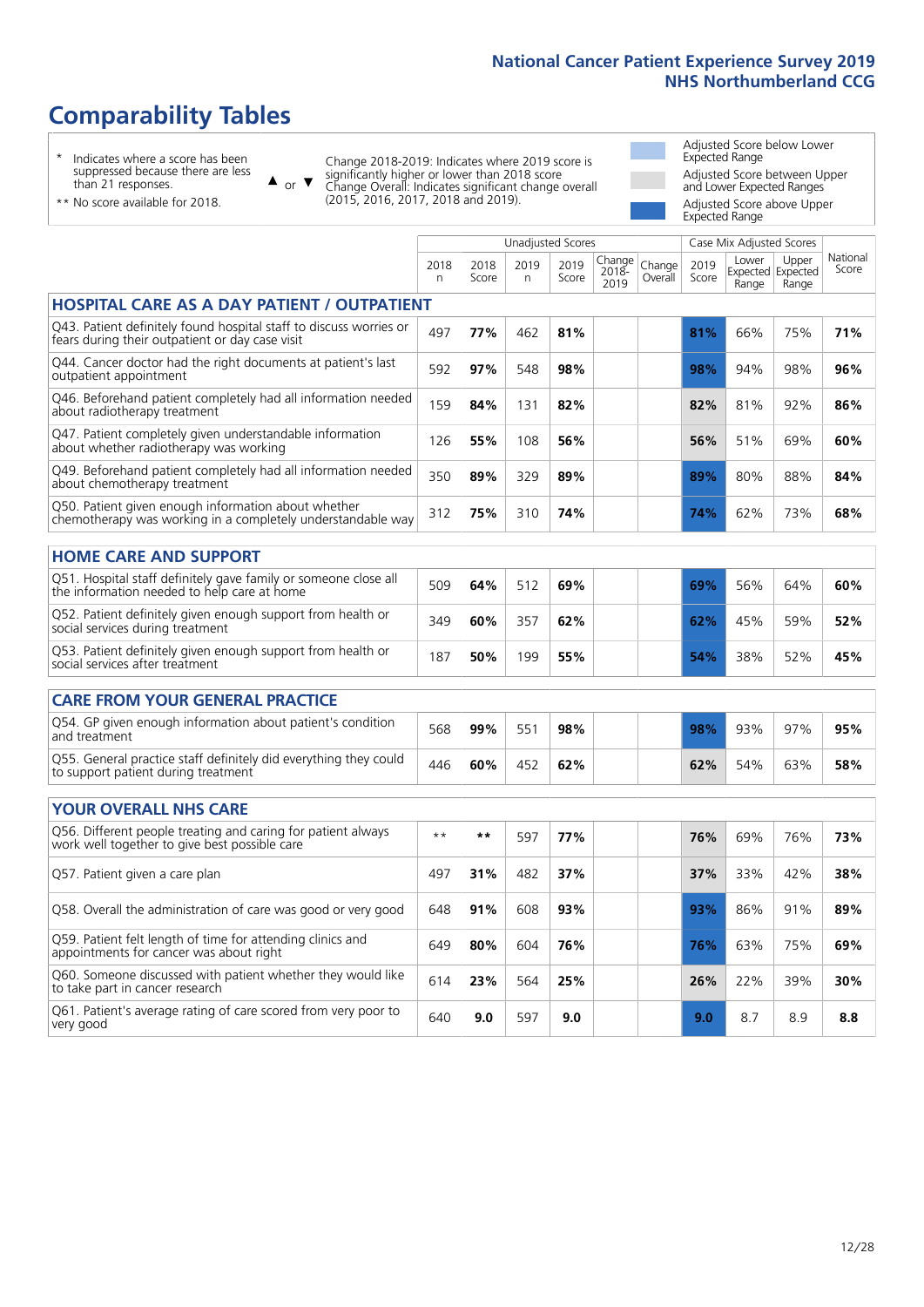- \* Indicates where a score has been suppressed because there are less than 21 responses.
- n.a. Indicates that there were no respondents for that tumour group.

| <b>SEEING YOUR GP</b>                           |            |         |               |             |                   |                |                  |      | Tumour Group                      |         |      |                 |                                         |       |                |
|-------------------------------------------------|------------|---------|---------------|-------------|-------------------|----------------|------------------|------|-----------------------------------|---------|------|-----------------|-----------------------------------------|-------|----------------|
|                                                 |            | Brain   | <b>Breast</b> | Colorectal  | ত<br>Gynaecologic | Haematological | Head and<br>Neck | Lung | Prostate                          | Sarcoma | Skin | Upper<br>Gastro | $\sigma$<br>Jrologica                   | Other | All<br>Cancers |
| Q1. Saw GP once or twice before being told they | <b>CCG</b> | $\star$ |               | 95% 76%     |                   | 76%            | $\star$          |      | 58% 84%                           |         |      |                 | 61% 82% 76% 79%                         |       |                |
| needed to go to hospital                        | National   | 59%     |               | 94% 75% 77% |                   |                |                  |      | 67%   79%   71%   82%   71%   90% |         |      |                 | 74%   83%   74%   79%                   |       |                |
| Q2. Patient thought they were seen as soon as   | <b>CCG</b> | $\star$ |               | 88% 84%     | $\star$           |                |                  |      | 87% 95% 85% 91%                   | $\star$ |      |                 | 80% 88% 76% 85%                         |       |                |
| necessary                                       | National   | 79%     |               | 89% 83%     |                   |                |                  |      |                                   |         |      |                 | 81% 82% 81% 84% 86% 69% 85% 79% 85% 79% |       | 84%            |

#### **DIAGNOSTIC TESTS** Tumour Group

|                                                   |                                          | Brain   | <b>Breast</b> | Colorectal  | ᅙ<br>Gynaecologic | Haematological | Head and<br>Neck | Lung                | Prostate | Sarcoma | Skin | Upper<br>Gastro | rological                                   | Other | All<br>Cancers |
|---------------------------------------------------|------------------------------------------|---------|---------------|-------------|-------------------|----------------|------------------|---------------------|----------|---------|------|-----------------|---------------------------------------------|-------|----------------|
| O5. Received all the information needed about     | CCG                                      | $\star$ | 99% 92%       |             |                   | 96%            | $\ast$           | 100% 93%            |          | $\star$ |      |                 | 93% 100% 98% 96%                            |       |                |
| $\vert$ the test                                  | National                                 | 93%     |               | 95% 95%     |                   |                |                  | 93% 95% 93% 95% 95% |          | 93%     | 96%  |                 | 95% 95% 95% 95%                             |       |                |
| Q6. The length of time waiting for the test to be | <b>CCG</b>                               | $\star$ | 92%           | 89%         | $\star$           | 93%            | $\star$          |                     | 87% 84%  | $\star$ |      |                 | 86% 87% 91% 88%                             |       |                |
| done was about right                              | National                                 |         |               | 84% 91% 88% |                   |                |                  |                     |          |         |      |                 | 86% 89% 88% 87% 87% 81% 87% 84% 87% 86% 88% |       |                |
| Q7. Test results explained in completely          | CCG                                      | $\star$ |               | 92% 81%     | $\star$           | 86%            | $\star$          |                     | 90% 80%  | $\star$ |      |                 | 76% 85% 81% 85%                             |       |                |
| understandable way                                | National 71% 83% 82% 77% 77% 79% 80% 80% |         |               |             |                   |                |                  |                     |          |         |      |                 | 78% 84% 75% 80% 76% 80%                     |       |                |

| <b>FINDING OUT WHAT WAS WRONG WITH YOU</b>        |          |         |               |                       |                |                   |                  |                 | <b>Tumour Group</b> |         |         |                 |            |             |                |
|---------------------------------------------------|----------|---------|---------------|-----------------------|----------------|-------------------|------------------|-----------------|---------------------|---------|---------|-----------------|------------|-------------|----------------|
|                                                   |          | Brain   | <b>Breast</b> | olorectal<br>LGT<br>Û | Gynaecological | aematologica<br>エ | Head and<br>Neck | Lung            | Prostate            | Sarcoma | Skin    | Upper<br>Gastro | Urological | Other       | All<br>Cancers |
| Q10. Patient told they could bring a family       | CCG      | $\star$ | 85%           | 76%                   |                | 72%               | $\star$          |                 | 90% 75%             | $\ast$  | $\ast$  | 80%             | 61%        | 73%         | 76%            |
| member or friend when first told they had cancer  | National | 85%     | 82%           | 82%                   | 71%            | 71%               | 71%              | 77%             | 79%                 | 73%     | 69%     | 76%             | 73%        | 75%         | 77%            |
| Q11. Patient felt they were told sensitively that | CCG      | $\star$ |               | 93% 88%               |                |                   |                  | 84% 86% 85% 87% |                     | $\ast$  | $\star$ | 93%             | 90%        | 92%         | 88%            |
| they had cancer                                   | National | 79%     |               | 89% 87% 82%           |                |                   |                  | 84% 87% 83% 86% |                     | 84%     | 89%     |                 |            | 81% 84% 83% | 86%            |
| Q12. Patient completely understood the            | CCG      | $\star$ | 80%           | 78%                   |                |                   |                  | 64% 86% 79% 80% |                     | $\ast$  |         | 83%             |            | 78% 74%     | 76%            |
| explanation of what was wrong                     | National | 66%     | 77%           | 79%                   | 73%            | 60%               |                  | 78% 76%         | 79%                 | 67%     | 80%     | 70%             | 77%        |             | 70% 73%        |
| Q13. Patient given easy to understand written     | CCG      | $\star$ | 84%           | 72%                   |                | 79%               | $\star$          | 81% 80%         |                     | $\ast$  | $\star$ | 69%             | 80%        | 67%         | 78%            |
| information about the type of cancer they had     | National | 66%     | 78%           | 73%                   | 71%            | 76%               |                  | 69% 67% 83%     |                     | 67%     | 84%     | 67%             | 74%        | 65%         | 74%            |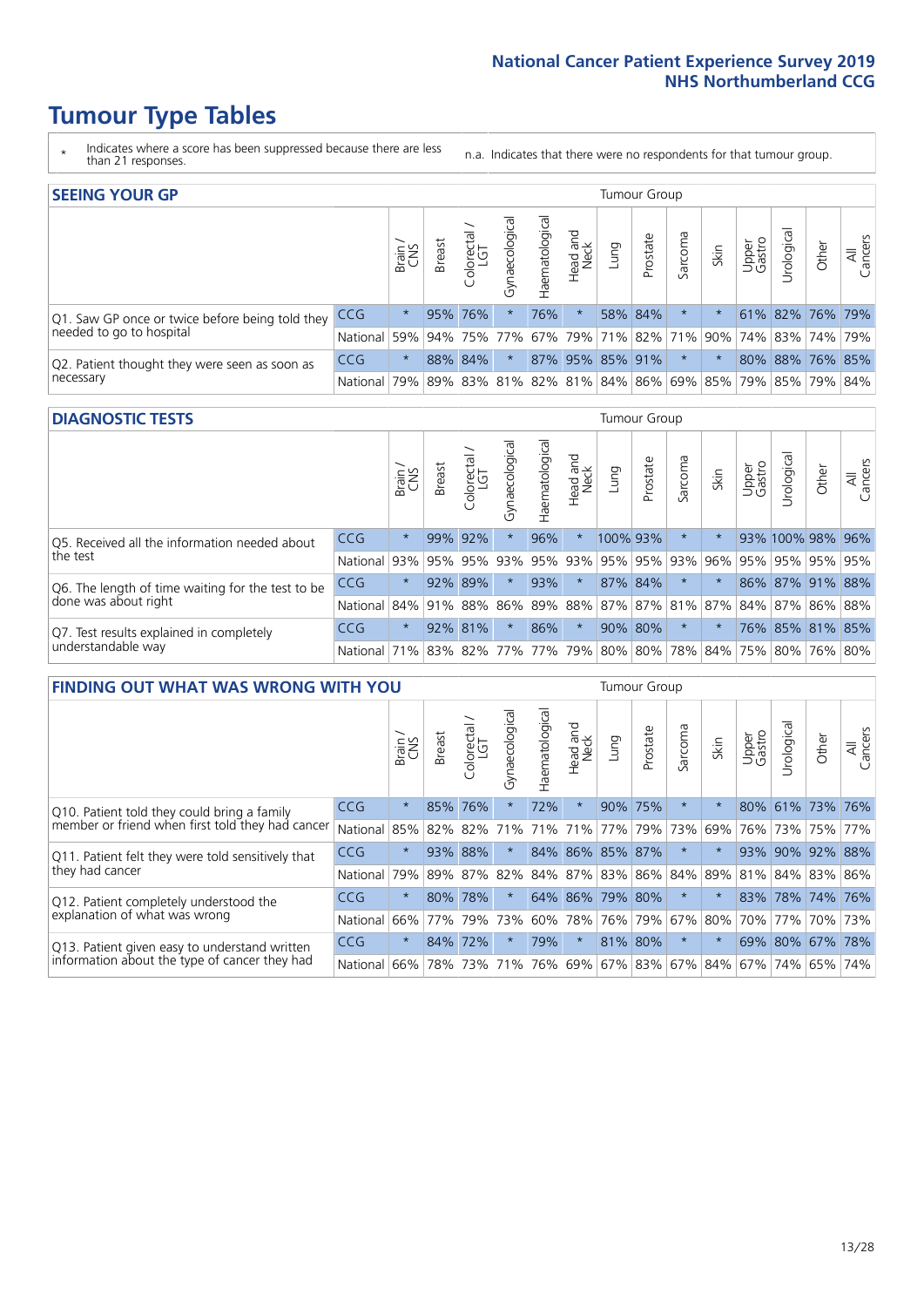\* Indicates where a score has been suppressed because there are less than 21 responses.

n.a. Indicates that there were no respondents for that tumour group.

| <b>DECIDING THE BEST TREATMENT FOR YOU</b>         |            |         |               |                            |                |                |                        |                 | <b>Tumour Group</b> |                                     |         |                 |            |                 |                |
|----------------------------------------------------|------------|---------|---------------|----------------------------|----------------|----------------|------------------------|-----------------|---------------------|-------------------------------------|---------|-----------------|------------|-----------------|----------------|
|                                                    |            | Brain   | <b>Breast</b> | olorectal<br>LGT<br>$\cup$ | Gynaecological | Haematological | ad and<br>Neck<br>Head | Lung            | Prostate            | Sarcoma                             | Skin    | Upper<br>Gastro | Jrological | Other           | All<br>Cancers |
| Q14. Patient felt that treatment options were      | CCG        | $\star$ | 90%           | 84%                        | $\star$        | 91%            | $\star$                |                 | 82% 85%             | $\star$                             |         | 88%             | 90%        | 71%             | 87%            |
| completely explained                               | National   | 85%     | 85%           | 85%                        | 85%            | 82%            | 87%                    |                 |                     | 84% 83% 83%                         | 89%     | 81%             | 83%        | 79% 83%         |                |
| Q15. Patient felt possible side effects were       | <b>CCG</b> | $\star$ | 79%           | 72%                        | $\star$        |                |                        | 80% 86% 88% 75% |                     | $^\star$                            |         | 93%             |            | 78% 76% 79%     |                |
| definitely explained in an understandable way      | National   | 69%     | 74%           | 76%                        | 75%            | 69%            | 73%                    |                 | 74% 73%             | 73%                                 | 77%     | 72%             | 71%        | 70% 73%         |                |
| Q16. Patient definitely given practical advice and | CCG        | $\star$ | 75%           | 70%                        | $\star$        |                |                        | 76% 81% 84% 58% |                     | $\star$                             | $\star$ | 87%             |            | 59% 69% 72%     |                |
| support in dealing with side effects of treatment  | National   | 63%     | 70%           | 70%                        | 69%            | 65%            | 70%                    |                 | 69% 65%             | 66%                                 | 71%     | 66%             |            | 63% 64% 67%     |                |
| Q17. Patient definitely told about side effects    | CCG        | $\star$ | 71%           | 62%                        | $\star$        | 64%            | $\star$                |                 | 63% 65%             | $^\star$                            | $\star$ | 80%             |            | 62% 59% 66%     |                |
| that could affect them in the future               | National   | 62%     | 57%           | 59%                        | 56%            | 51%            | 64%                    |                 | 56% 66%             | 54%                                 | 66%     | 53%             |            | 56% 52%         | 57%            |
| Q18. Patient definitely involved as much as they   | <b>CCG</b> | $\star$ | 88%           | 79%                        | $\star$        |                |                        | 93% 95% 85% 83% |                     | $\star$                             | $\star$ |                 |            | 97% 81% 82% 87% |                |
| wanted in decisions about care and treatment       | National   | 79%     |               |                            |                |                |                        |                 |                     | 81% 83% 81% 80% 81% 81% 84% 81% 87% |         | 79%             |            | 79% 78% 81%     |                |

### **CLINICAL NURSE SPECIALIST (CNS)** Tumour Group

|                                             |          | Brain           | <b>Breast</b>   | Colorectal<br>LGT | ᠊ᢛ<br>Gynaecologic | $\overline{\sigma}$<br>aematologic | Head and<br>Neck | Lung | Prostate        | Sarcoma | Skin    | Upper<br>Gastro | $\overline{\sigma}$<br>Irologica              | Other               | All<br>Cancers |
|---------------------------------------------|----------|-----------------|-----------------|-------------------|--------------------|------------------------------------|------------------|------|-----------------|---------|---------|-----------------|-----------------------------------------------|---------------------|----------------|
| Q19. Patient given the name of a CNS who    | CCG      | $\star$         |                 | 97% 86%           |                    | 92%                                | $\star$          |      | 97% 92%         | $\ast$  |         |                 |                                               | 90% 87% 90% 92%     |                |
| would support them through their treatment  | National | 95%             | 95%             | 92%               | 95%                | 92%                                | 91%              |      | 94% 91% 91% 91% |         |         | 93%             | 85%                                           | 89%                 | 92%            |
| Q20. Patient found it very or quite easy to | CCG      | $\star$         |                 | 87% 94%           |                    | 95%                                | $\star$          |      | 89% 90%         | $\star$ | $\star$ | 93%             | 74%                                           | 88% 89%             |                |
| contact their CNS                           | National |                 | 86% 84% 88% 85% |                   |                    | 87%                                |                  |      | 86% 86% 80%     |         |         |                 |                                               | 86% 90% 85% 83% 83% | 85%            |
| Q21. Patient got understandable answers to  | CCG      | $\star$         |                 | 86% 85%           |                    | 92%                                | $\star$          |      | 96% 91%         | $\star$ | $\star$ |                 |                                               | 100% 83% 88% 89%    |                |
| important questions all or most of the time | National | 82% 87% 89% 86% |                 |                   |                    |                                    |                  |      |                 |         |         |                 | 89%   88%   86%   87%   87%   93%   86%   87% |                     | 86% 87%        |

| <b>SUPPORT FOR PEOPLE WITH CANCER</b>                                                             |            |         |               |                             |                |                |                        |         | Tumour Group |          |        |                 |            |         |                |
|---------------------------------------------------------------------------------------------------|------------|---------|---------------|-----------------------------|----------------|----------------|------------------------|---------|--------------|----------|--------|-----------------|------------|---------|----------------|
|                                                                                                   |            | Brain   | <b>Breast</b> | ╮<br>olorectal.<br>LGT<br>Ũ | Gynaecological | Haematological | ad and<br>Neck<br>Head | Lung    | Prostate     | Sarcoma  | Skin   | Upper<br>Gastro | Jrological | Other   | All<br>Cancers |
| Q22. Hospital staff gave information about<br>support or self-help groups for people with         | <b>CCG</b> | $\star$ | 90%           | 73%                         | $\star$        | 90%            | $\ast$                 | 93%     | 83%          | $\star$  |        | 96%             | 72%        | 86% 87% |                |
| cancer                                                                                            | National   | 92%     | 92%           | 88%                         | 87%            | 86%            | 88%                    | 87%     | 91%          | 86%      | 90%    | 88%             | 81%        | 83%     | 88%            |
| Q23. Hospital staff discussed or gave information<br>about the impact cancer could have on day to | <b>CCG</b> | $\star$ | 89%           | 78%                         | $\star$        | 89%            | $\star$                | $\star$ | 87%          | $\star$  | n.a.   | 96%             | 65%        | 87% 86% |                |
| day activities                                                                                    | National   | 84%     | 86%           | 85%                         | 82%            | 84%            | 84%                    | 83%     | 88%          | 81%      | 86%    | 83%             | 78%        | 79%     | 84%            |
| Q24. Hospital staff gave information on getting                                                   | CCG        | $\star$ | 76%           | 44%                         |                | 76%            | $\ast$                 |         | 81% 39%      | $^\star$ | $\ast$ | 77%             | $\star$    | 77%     | 66%            |
| financial help or possible benefits                                                               | National   | 78%     |               | 68% 61%                     | 66%            | 61%            | 67%                    |         | 72% 55%      | 64%      | 60%    | 64%             | 47%        | 59%     | 63%            |
| Q25. Hospital staff told patient they could get                                                   | <b>CCG</b> | $\star$ | 89%           | 65%                         | $\star$        | 92%            | $\star$                | $\star$ | 70%          | $\star$  | n.a.   | $\star$         | $\star$    | $\star$ | 82%            |
| free prescriptions                                                                                | National   | 82%     |               | 81% 83%                     | 79%            |                | 87% 84% 86% 80%        |         |              | 78%      | 71%    | $ 84\% $        | 73%        | 81%     | 82%            |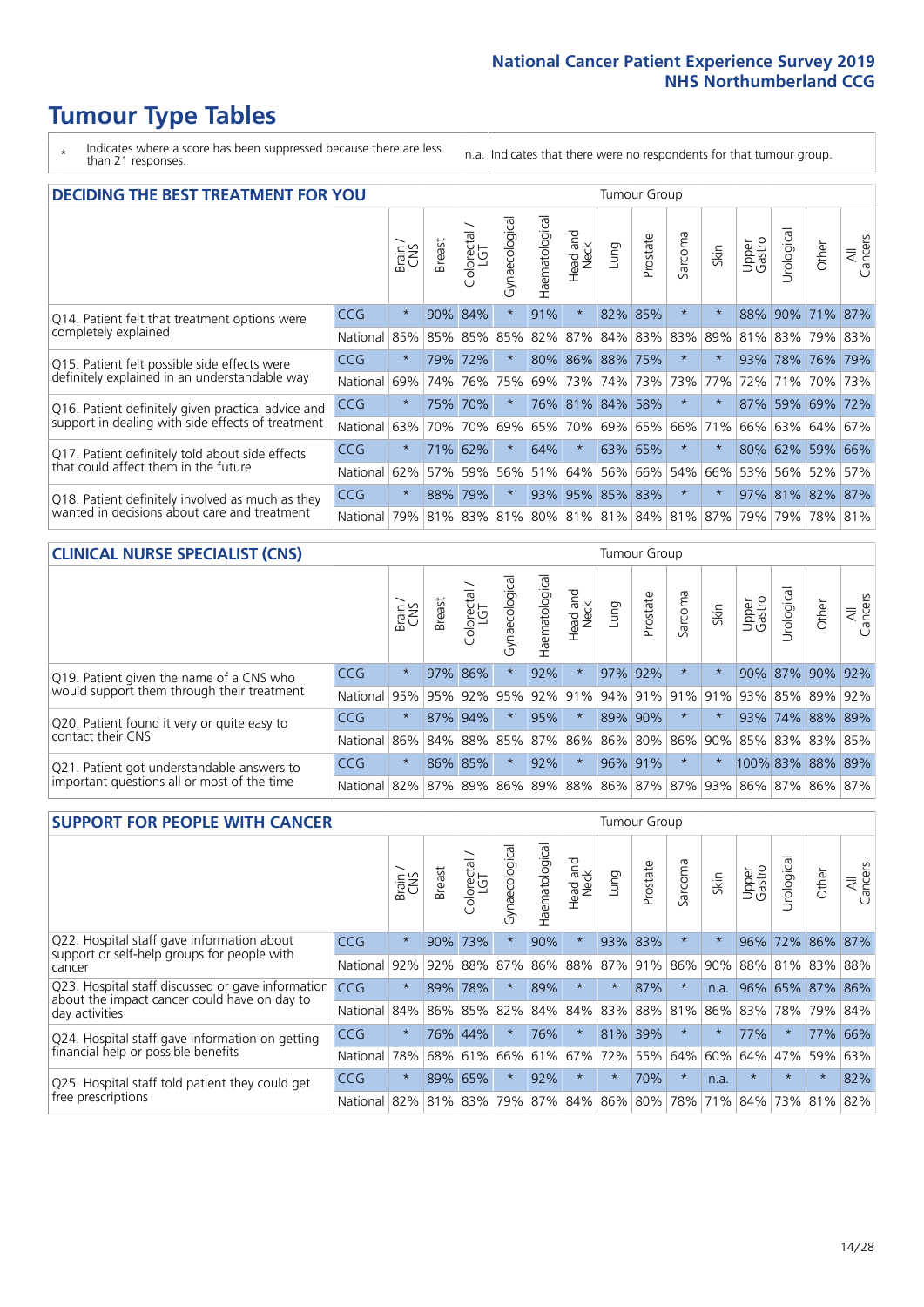- \* Indicates where a score has been suppressed because there are less than 21 responses.
- n.a. Indicates that there were no respondents for that tumour group.

| <b>OPERATIONS</b>                                |            |          |               |                        |                                     |                |                        |         | Tumour Group |         |                     |                 |            |                                                           |                |
|--------------------------------------------------|------------|----------|---------------|------------------------|-------------------------------------|----------------|------------------------|---------|--------------|---------|---------------------|-----------------|------------|-----------------------------------------------------------|----------------|
|                                                  |            | Brain    | <b>Breast</b> | iolorectal<br>LGT<br>Ü | $\overline{\sigma}$<br>Gynaecologic | Haematological | ad and<br>Neck<br>Head | Lung    | Prostate     | Sarcoma | Skin                | Upper<br>Gastro | Jrological | Other                                                     | All<br>Cancers |
| Q27. Beforehand, patient had all the information | CCG        | $\star$  | 100% 90%      |                        | $\star$                             | $\star$        | $\star$                | $\star$ | 96%          |         | $\star$             | $\star$         | 95%        | $\ast$                                                    | 97%            |
| needed about the operation                       | National   | 96%      | 97%           | 96%                    |                                     |                |                        |         |              |         |                     |                 |            | 96%   94%   96%   95%   97%   95%   96%   96%   95%   95% | 96%            |
| Q28. Afterwards, staff completely explained how  | <b>CCG</b> | $\star$  |               | 90% 83%                | $\star$                             | $\star$        | $\star$                | $\star$ | 82%          | $\star$ | $\star$             | $\star$         | 80%        | $\star$                                                   | 86%            |
| operation had gone in understandable way         | National   | $ 76\% $ |               | 79% 83%                |                                     |                | 79%   78%   79%        |         |              |         | 79% 78% 80% 82% 79% |                 |            | 76% 77%                                                   | 79%            |

#### **HOSPITAL CARE AS AN INPATIENT** Tumour Group

|                                                                                                   |          | Brain   | Breast   | $\overline{\phantom{0}}$<br>Colorectal /<br>LGT | Gynaecological | Haematological | Head and<br><b>Neck</b> | Lung        | Prostate | Sarcoma | Skin    | Upper<br>Gastro | Urological | Other               | All<br>Cancers |
|---------------------------------------------------------------------------------------------------|----------|---------|----------|-------------------------------------------------|----------------|----------------|-------------------------|-------------|----------|---------|---------|-----------------|------------|---------------------|----------------|
| Q30. Hospital staff didn't talk in front of patient                                               | CCG      | $\star$ | 94%      | 83%                                             | $\star$        | 92%            | $\star$                 | $\star$     | 93%      | $\star$ | $\star$ | $\star$         |            | 86% 83% 88%         |                |
| as if patient wasn't there                                                                        | National | 81%     | 86%      | 81%                                             | 83%            | 84%            | 83%                     | 81%         | 88%      | 86%     | 86%     | 81%             | 83%        | 82%                 | 84%            |
| Q31. Patient had confidence and trust in all<br>doctors treating them                             | CCG      | $\star$ | 97% 83%  |                                                 |                | 89%            | $\star$                 | $\star$     | 96%      | $\star$ | $\star$ |                 |            | 100% 86% 88% 89%    |                |
|                                                                                                   | National | 82%     |          | 83% 85%                                         | 83%            | 82%            |                         | 87% 83%     | 89%      | 86%     | 85%     | 81% 85%         |            | 80% 84%             |                |
| Q32. Patient's family or someone close definitely<br>felt able to talk to a doctor                | CCG      | $\star$ | 76% 62%  |                                                 | $\star$        | 75%            | $\star$                 | $\star$     | $\star$  | $\star$ | $\star$ | $\star$         |            | 63% 82% 73%         |                |
|                                                                                                   | National | 67%     | 72%      | 73%                                             | 72%            | 74%            |                         | 75% 74%     | 72%      | 71%     | 74%     | 73%             | 71%        | 69%                 | 72%            |
| Q33. Patient had confidence and trust in all the                                                  | CCG      | $\star$ |          | 76% 75%                                         | $\star$        | 89%            | $\star$                 | $\star$     | 75%      | $\star$ | $\star$ |                 |            | 76% 57% 71% 75%     |                |
| ward nurses treating them                                                                         | National | 72%     | 73%      | 72%                                             | 71%            |                | 77% 75% 77%             |             | 79%      | 74%     | 75%     |                 | 73% 77%    | 69%                 | 74%            |
| Q34. Patient thought there were always or nearly<br>always enough nurses on duty to care for them | CCG      | $\star$ | 62%      | 60%                                             | $\star$        | 66%            | $\star$                 | $\star$     | 82%      | $\star$ | $\star$ | 81%             | 65%        | 75%                 | 70%            |
|                                                                                                   | National | 68%     | 64%      | 62%                                             | 63%            | 63%            | 65%                     | 68%         | 72%      | 65%     | 70%     | 65%             | 66%        | 60%                 | 64%            |
| Q35. All hospital staff asked patient what name                                                   | CCG      | $\star$ | 72%      | 79%                                             | $\star$        | 71%            | $\star$                 | $\star$     | 79%      | $\star$ | $\star$ |                 |            | 100% 78% 91% 79%    |                |
| they prefer to be called by                                                                       | National | 68%     | 62%      | 74%                                             | 65%            | 72%            |                         | 71% 76%     | 72%      | 74%     | 70%     |                 | 78% 76%    | 69%                 | 71%            |
| Q36. Patient always given enough privacy when                                                     | CCG      | $\star$ | 88%      | 77%                                             | $\star$        | 89%            | $\star$                 | $\star$     | 93%      | $\star$ | $\star$ |                 |            | 100% 76% 92% 86%    |                |
| discussing condition or treatment                                                                 | National | 78%     | 84%      | 85%                                             | 81%            |                |                         | 86% 87% 84% | 88%      | 84%     | 84%     | 84%             | 85% 82%    |                     | 85%            |
| Q37. Patient definitely found hospital staff to                                                   | CCG      | $\star$ | 74%      | 41%                                             | $\star$        | 63%            | $\star$                 | $\star$     | $\star$  | $\star$ | n.a.    | $\star$         | 50%        | $\star$             | 60%            |
| discuss worries or fears during their inpatient visit                                             | National | 45%     |          | 51% 55%                                         | 51%            | 56%            |                         | 52% 49%     | 53%      | 54%     | 51%     | 53%             | 49%        | 46%                 | 52%            |
| Q38. Hospital staff definitely did everything they                                                | CCG      | $\star$ | 90% 79%  |                                                 | $\star$        | 83%            | $\star$                 | $\star$     | 80%      | $\star$ | n.a.    | 86%             |            | 71% 86% 82%         |                |
| could to help control pain                                                                        | National | 85%     | 83%      | 84%                                             | 82%            | 82%            | 80%                     | 84%         | 85%      | 83%     | 85%     | 82%             |            | 81% 82% 83%         |                |
| Q39. Patient always felt they were treated with                                                   | CCG      | $\star$ | 97% 79%  |                                                 | $\star$        | 95%            | $\star$                 | $\star$     | 86%      | $\star$ | $\star$ |                 |            | 95% 84% 100% 90%    |                |
| respect and dignity while in hospital                                                             | National | 85%     | 87% 87%  |                                                 | 85%            |                | 89% 87%                 | 88%         | 91%      | 89%     | 89%     | 88%             |            | 90% 86%             | 88%            |
| Q40. Patient given clear written information<br>about what should or should not do after leaving  | CCG      | $\star$ | 100% 81% |                                                 | $\star$        | 77%            | $\star$                 | $\star$     | 86%      | $\star$ | $\star$ | $\star$         |            | 71% 82% 83%         |                |
| hospital                                                                                          | National | 80%     | 89%      | 86%                                             | 86%            | 83%            |                         | 87% 82%     | 91%      | 85%     |         | 90% 82%         |            | 87% 83% 86%         |                |
| Q41. Hospital staff told patient who to contact<br>if worried about condition or treatment after  | CCG      | $\star$ |          | 94% 85%                                         | $\star$        | 100%           | $\star$                 | $\star$     | 96%      | $\star$ | $\star$ | $\star$         |            | 89% 100% 93%        |                |
| leaving hospital                                                                                  | National | 94%     |          | 95% 95% 93%                                     |                | 96% 93% 92%    |                         |             |          | 96% 94% |         |                 |            | 95% 92% 92% 93% 94% |                |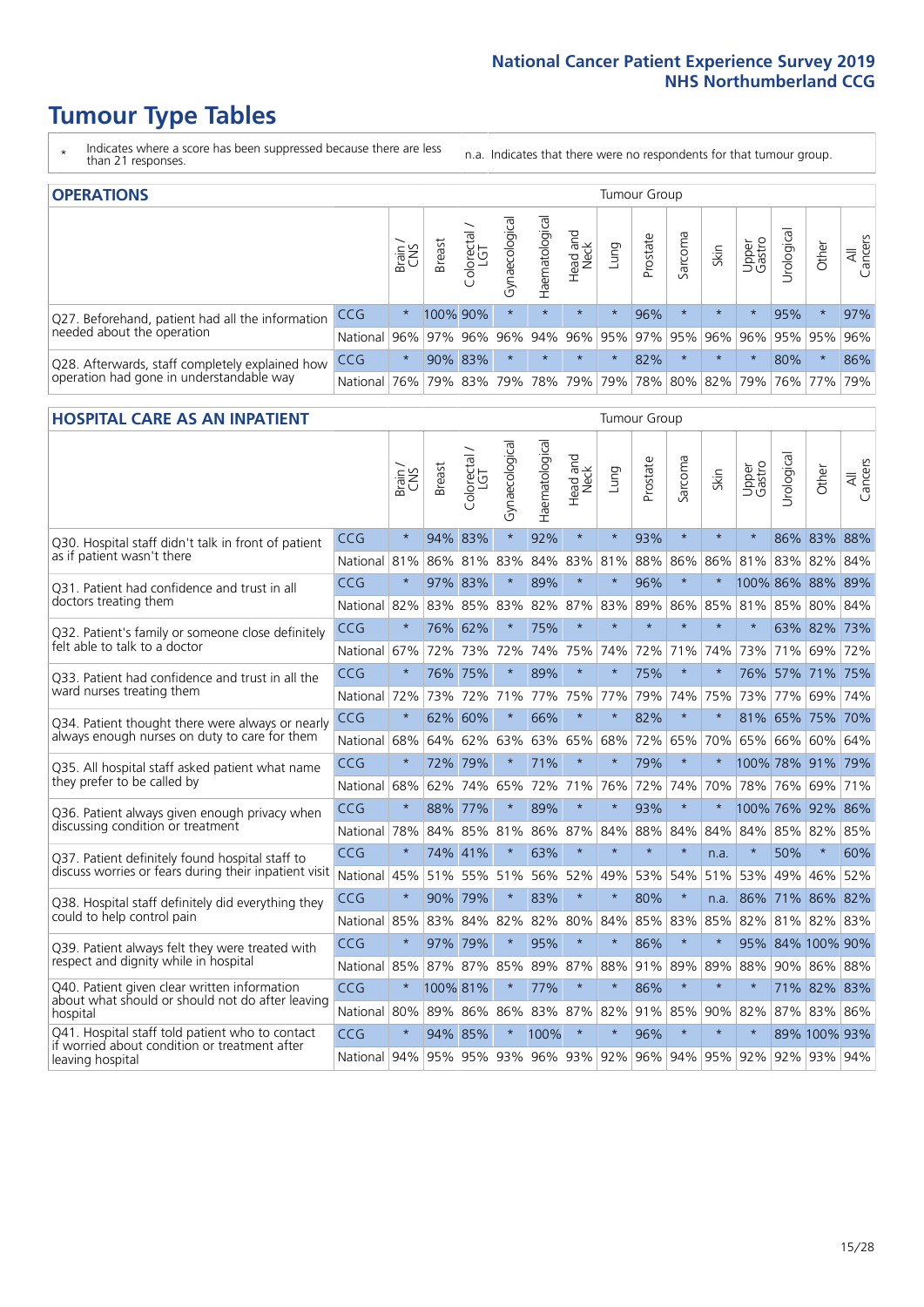# **Tumour Type Tables**

- \* Indicates where a score has been suppressed because there are less than 21 responses.
- n.a. Indicates that there were no respondents for that tumour group.

| <b>HOSPITAL CARE AS A DAY PATIENT / OUTPATIENT</b>                                                                    | <b>Tumour Group</b> |         |               |                 |                |                |                         |         |          |              |      |                 |            |         |                |
|-----------------------------------------------------------------------------------------------------------------------|---------------------|---------|---------------|-----------------|----------------|----------------|-------------------------|---------|----------|--------------|------|-----------------|------------|---------|----------------|
|                                                                                                                       |                     | Brain   | <b>Breast</b> | ー<br>Colorectal | Gynaecological | Haematological | ead and<br>Neck<br>Head | Lung    | Prostate | arcoma<br>ιñ | Skin | Upper<br>Gastro | Urological | Other   | All<br>Cancers |
| Q43. Patient definitely found hospital staff to                                                                       | CCG                 | $\star$ | 80%           | 78%             | $\star$        | 89%            | $\star$                 | 82%     | 74%      | $\star$      |      | 87%             | 73%        | 77%     | 81%            |
| discuss worries or fears during their outpatient or<br>day case visit                                                 | National            | 66%     | 68%           | 73%             | 70%            | 73%            | 72%                     | 70%     | 74%      | 72%          | 72%  | 71%             | 67%        | 68%     | 71%            |
| Q44. Cancer doctor had the right documents at<br>patient's last outpatient appointment                                | CCG                 | $\star$ | 98%           | 98%             | $\star$        | 99%            | $\star$                 | 97%     | 98%      | $\star$      |      | 100% 93%        |            | 96%     | 98%            |
|                                                                                                                       | National            | 94%     | 96%           | 96%             | 96%            | 97%            | 96%                     | 96%     | 96%      | 96%          | 96%  | 94%             | 96%        | 95%     | 96%            |
| Q46. Beforehand patient completely had                                                                                | <b>CCG</b>          | $\star$ | 83%           | $\star$         | $\star$        |                | $\star$                 | $\star$ | $\star$  | n.a.         | n.a. | $\star$         | $\star$    | $\ast$  | 82%            |
| all information needed about radiotherapy<br>treatment                                                                | National            | 91%     | 88%           | 83%             | 88%            | 84%            | 86%                     | 86%     | 88%      | 88%          | 84%  | 86%             | 83%        | 84%     | 86%            |
| Q47. Patient completely given understandable                                                                          | CCG                 | n.a.    | 57%           | $\star$         |                |                | $\star$                 | $\star$ | $\star$  | n.a.         | n.a. | $\star$         | $\star$    | $\ast$  | 56%            |
| information about whether radiotherapy was<br>working                                                                 | National            | 56%     | 60%           | 57%             | 61%            | 62%            | 63%                     | 59%     | 60%      | 67%          | 57%  | 52%             | 59%        | 59%     | 60%            |
| Q49. Beforehand patient completely had all                                                                            | <b>CCG</b>          | $\star$ | 88%           | 94%             |                | 88%            | $\star$                 | 95%     | $\star$  | $\star$      | n.a. | 86%             | $\star$    | 91% 89% |                |
| information needed about chemotherapy<br>treatment                                                                    | National            | 80%     | 82%           | 86%             | 87%            | 85%            | 79%                     | 84%     | 86%      | 86%          | 90%  | 84%             | 85%        | 85%     | 84%            |
| Q50. Patient given enough information about<br>whether chemotherapy was working in a<br>completely understandable way | <b>CCG</b>          | $\star$ | 74%           | 62%             | $\star$        | 86%            | $\star$                 | 77%     | $\star$  | $\star$      | n.a. | 73%             | $\star$    | 88%     | 74%            |
|                                                                                                                       | National            | 54%     | 62%           | 64%             | 68%            | 75%            |                         | 57% 67% | 66%      | 71%          | 79%  | 61%             | 68%        | 69%     | 68%            |

#### **HOME CARE AND SUPPORT** Tumour Group

|                                                                                                                   |            | Brain<br>CNS | <b>Breast</b> | Colorectal | $\sigma$<br>Gynaecologic | Haematological | ad and<br>Neck<br>—<br>Head | Lung    | Prostate | Sarcoma     | Skin    | Upper<br>Gastro | Urological | Other       | All<br>Cancers |
|-------------------------------------------------------------------------------------------------------------------|------------|--------------|---------------|------------|--------------------------|----------------|-----------------------------|---------|----------|-------------|---------|-----------------|------------|-------------|----------------|
| Q51. Hospital staff definitely gave family or<br>someone close all the information needed to<br>help care at home | <b>CCG</b> | $\star$      | 70%           | 70%        | $\star$                  | 69%            | $\star$                     |         | 78% 61%  | $^\star$    |         | 76%             |            | 64% 63%     | 69%            |
|                                                                                                                   | National   | 58%          | 58%           | 63%        | 57%                      | 62%            | 67%                         | 59%     | 61%      | 62% 65%     |         | 60%             | 59%        | 55%         | 60%            |
| Q52. Patient definitely given enough support<br>from health or social services during treatment                   | <b>CCG</b> | $\star$      | 61%           | 73%        | $\star$                  | 62%            | $\star$                     | $\star$ | 50%      | $\star$     | $\star$ | $\star$         |            | 62% 59% 62% |                |
|                                                                                                                   | National   | 42%          | 52%           | 60%        |                          | 45%   51%      | 59%                         | 50%     |          | 48% 53% 57% |         | 54%             | 48% 51%    |             | 52%            |
| Q53. Patient definitely given enough support<br>from health or social services after treatment                    | <b>CCG</b> | $\star$      |               | 55% 60%    | $\star$                  | 47%            | $\star$                     | $\star$ | $\star$  | $\star$     | $\star$ | $\star$         | $\star$    | $\star$     | 55%            |
|                                                                                                                   | National   | 39%          |               | 41% 53%    | 39%                      | 43%            | 56%                         | 40%     | 46%      |             | 48% 59% | 47%             | 44%        | 44%         | 45%            |

| <b>CARE FROM YOUR GENERAL PRACTICE</b>                                                                     |              | Tumour Group |               |                        |                |                                     |                  |                                         |          |         |      |                 |                |                  |                |
|------------------------------------------------------------------------------------------------------------|--------------|--------------|---------------|------------------------|----------------|-------------------------------------|------------------|-----------------------------------------|----------|---------|------|-----------------|----------------|------------------|----------------|
|                                                                                                            |              | Brain        | <b>Breast</b> | ー<br>Colorectal<br>LGT | Gynaecological | $\overline{\sigma}$<br>Haematologic | Head and<br>Neck | Lung                                    | Prostate | Sarcoma | Skin | Upper<br>Gastro | ъ<br>Urologica | Other            | All<br>Cancers |
| Q54. GP given enough information about<br>patient's condition and treatment                                | <b>CCG</b>   | $\star$      |               | 98% 97%                |                | 98%                                 | $\star$          | 100% 98%                                |          |         |      |                 |                | 93% 96% 100% 98% |                |
|                                                                                                            | National 91% |              |               | 96% 95%                | 95%            |                                     |                  | 96% 94% 94% 96% 94% 96%                 |          |         |      |                 |                | 93% 95% 94% 95%  |                |
| Q55. General practice staff definitely did<br>everything they could to support patient during<br>treatment | CCG          | $\star$      | 59%           | 59%                    |                | 66%                                 | $\star$          |                                         | 54% 70%  |         |      |                 |                | 63% 59% 59% 62%  |                |
|                                                                                                            | National 55% |              |               | 58% 59%                | 56%            |                                     |                  | 56% 59% 56% 64% 56% 65% 59% 59% 55% 58% |          |         |      |                 |                |                  |                |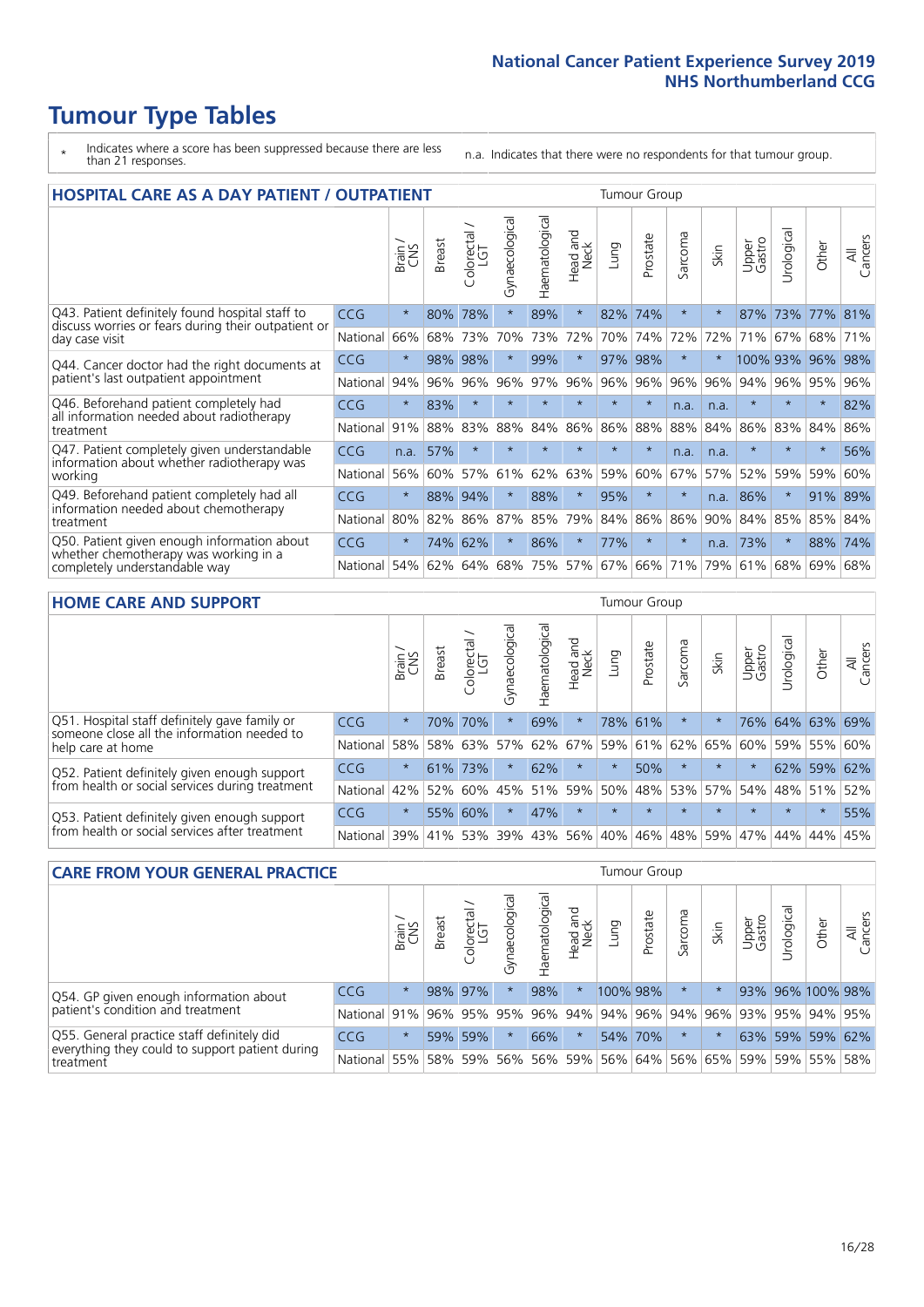- \* Indicates where a score has been suppressed because there are less than 21 responses.
- n.a. Indicates that there were no respondents for that tumour group.

#### **YOUR OVERALL NHS CARE** THE TWO CONTROLLER THE THE THROUP CHANGE THE TUMOUR GROUP

|            | Brain   | <b>Breast</b> | Colorectal<br>LGT | Gynaecological        | Haematological | Head and<br>Neck | Lung                                     | Prostate | Sarcoma                                                                               | Skin    | Upper<br>Gastro | Urologica | Other                      | All<br>Cancers                   |
|------------|---------|---------------|-------------------|-----------------------|----------------|------------------|------------------------------------------|----------|---------------------------------------------------------------------------------------|---------|-----------------|-----------|----------------------------|----------------------------------|
| <b>CCG</b> | $\star$ | 72%           | 76%               | $\star$               | 80%            | $\ast$           |                                          |          | $\star$                                                                               | $\star$ | 77%             | 79%       | 73%                        | 77%                              |
| National   | 60%     |               | 73%               | 69%                   |                |                  |                                          | 75%      | 70%                                                                                   | 79%     | 69%             | 74%       | 68%                        | 73%                              |
| <b>CCG</b> | $\star$ |               | 32%               |                       | 43%            | $\star$          |                                          |          | $\star$                                                                               | $\star$ |                 |           |                            | 37%                              |
| National   | 36%     | 41%           | 40%               | 34%                   | 36%            | 39%              | 36%                                      | 40%      | 34%                                                                                   | 44%     | 36%             | 33%       | 31%                        | 38%                              |
| <b>CCG</b> | $\star$ | 92%           | 94%               |                       |                |                  |                                          |          | $\star$                                                                               | $\star$ |                 |           |                            | 93%                              |
| National   | 85%     | 90%           | 88%               | 87%                   |                |                  |                                          |          | 88%                                                                                   | 90%     |                 |           |                            | 89%                              |
| <b>CCG</b> | $\star$ |               |                   | $\star$               |                |                  |                                          |          | $\star$                                                                               | $\star$ | 93%             |           | 72%                        | 76%                              |
| National   | 58%     | 68%           | 73%               | 66%                   |                |                  | 71%                                      | 76%      | 68%                                                                                   | 73%     | 66%             | 75%       | 64%                        | 69%                              |
| <b>CCG</b> | $\star$ | 21%           | 16%               |                       | 26%            | $\star$          |                                          | 34%      | $\star$                                                                               | $\star$ | 38%             | 11%       |                            | 25%                              |
| National   | 42%     | 30%           | 32%               | 31%                   |                |                  | 34%                                      | 31%      | 36%                                                                                   | 20%     | 36%             | 21%       | 32%                        | 30%                              |
| <b>CCG</b> | $\star$ | 9.1           | 8.5               | $\star$               | 9.3            | $\ast$           | 9.0                                      | 9.0      | $\star$                                                                               | $\ast$  | 9.3             | 8.7       | 8.8                        | 9.0                              |
| National   | 8.6     | 8.9           | 8.8               | 8.7                   | 8.9            | 8.8              | 8.8                                      | 8.8      | 8.8                                                                                   | 8.9     | 8.7             | 8.7       | 8.7                        | 8.8                              |
|            |         |               |                   | 73%<br>35%<br>68% 85% |                |                  | 75% 73%<br>91% 90%<br>66% 71%<br>33% 21% |          | 76%<br>83%<br>73%<br>57% 24%<br>97% 100% 97% 85%<br>90% 88%<br>74% 86% 88% 89%<br>37% |         |                 |           | 42% 23%<br>100% 86%<br>71% | 28%<br>92%<br>86% 85% 87%<br>26% |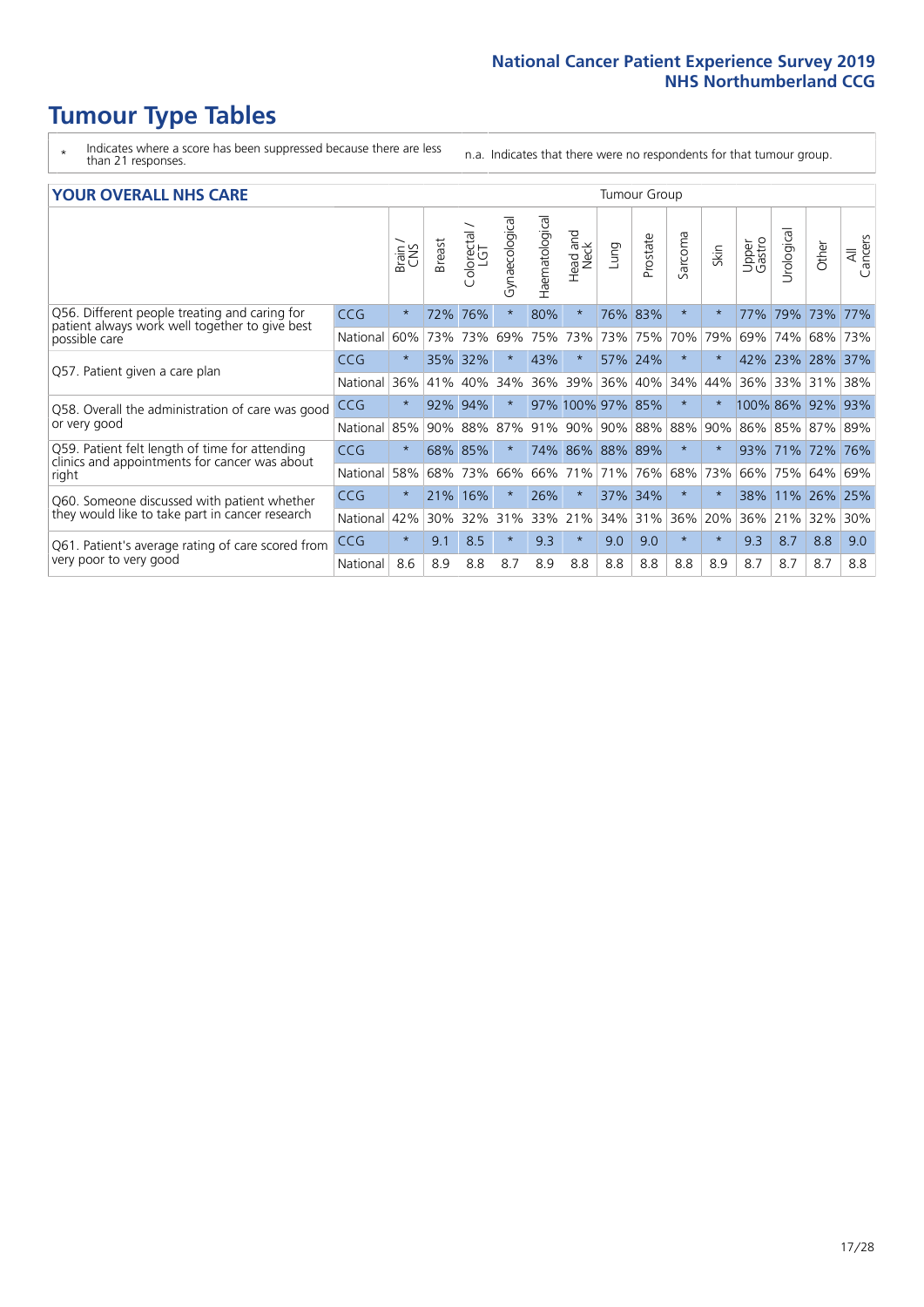# **Year on Year Charts**





#### **DIAGNOSTIC TESTS**





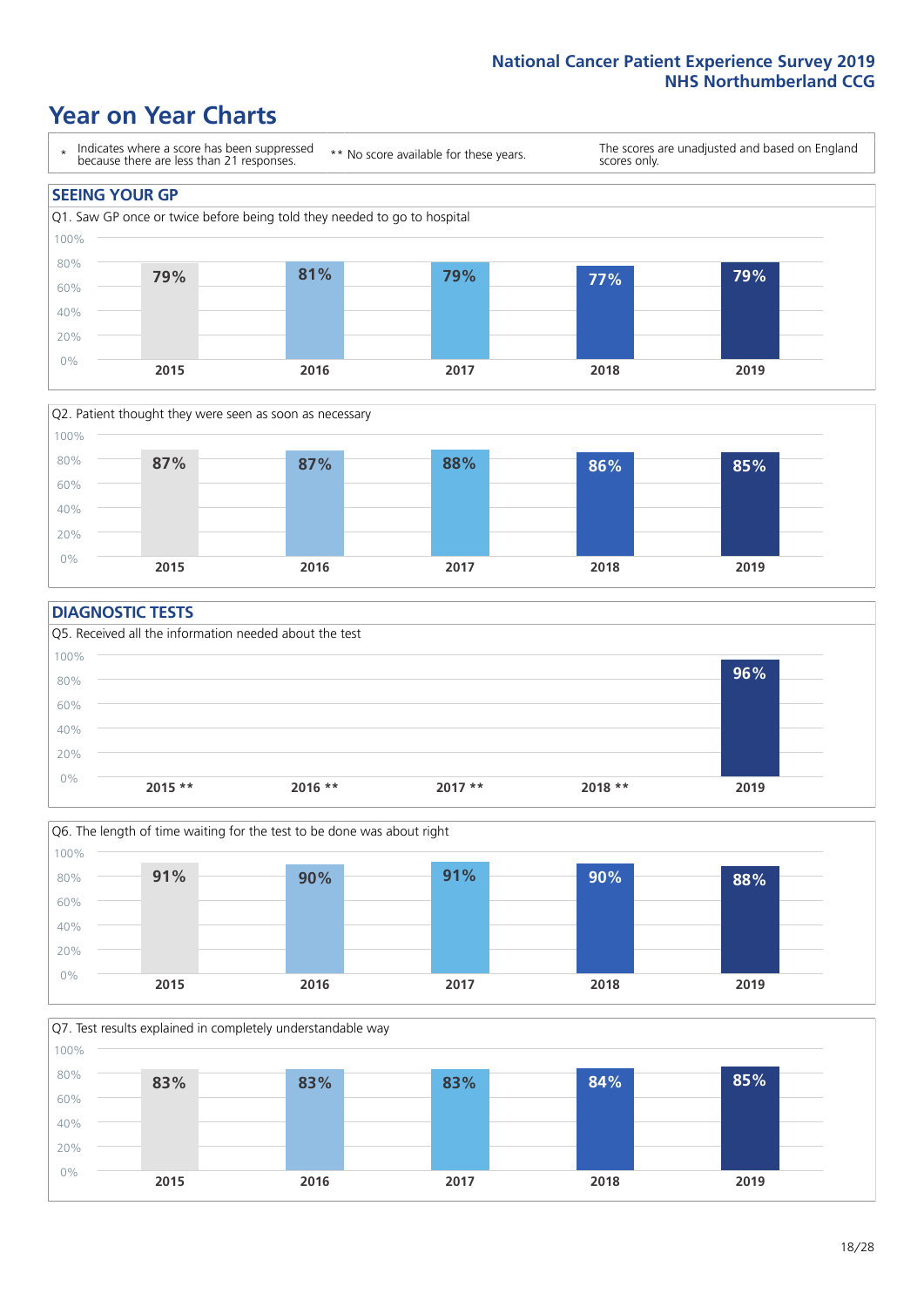# **Year on Year Charts**

\* Indicates where a score has been suppressed because there are less than 21 responses. \*\* No score available for these years. The scores are unadjusted and based on England scores only. **FINDING OUT WHAT WAS WRONG WITH YOU** Q10. Patient told they could bring a family member or friend when first told they had cancer 0% 20% 40% 60% 80% 100% **2015 \*\* 2016 2017 2018 2019 72% 75% 76% 76%**







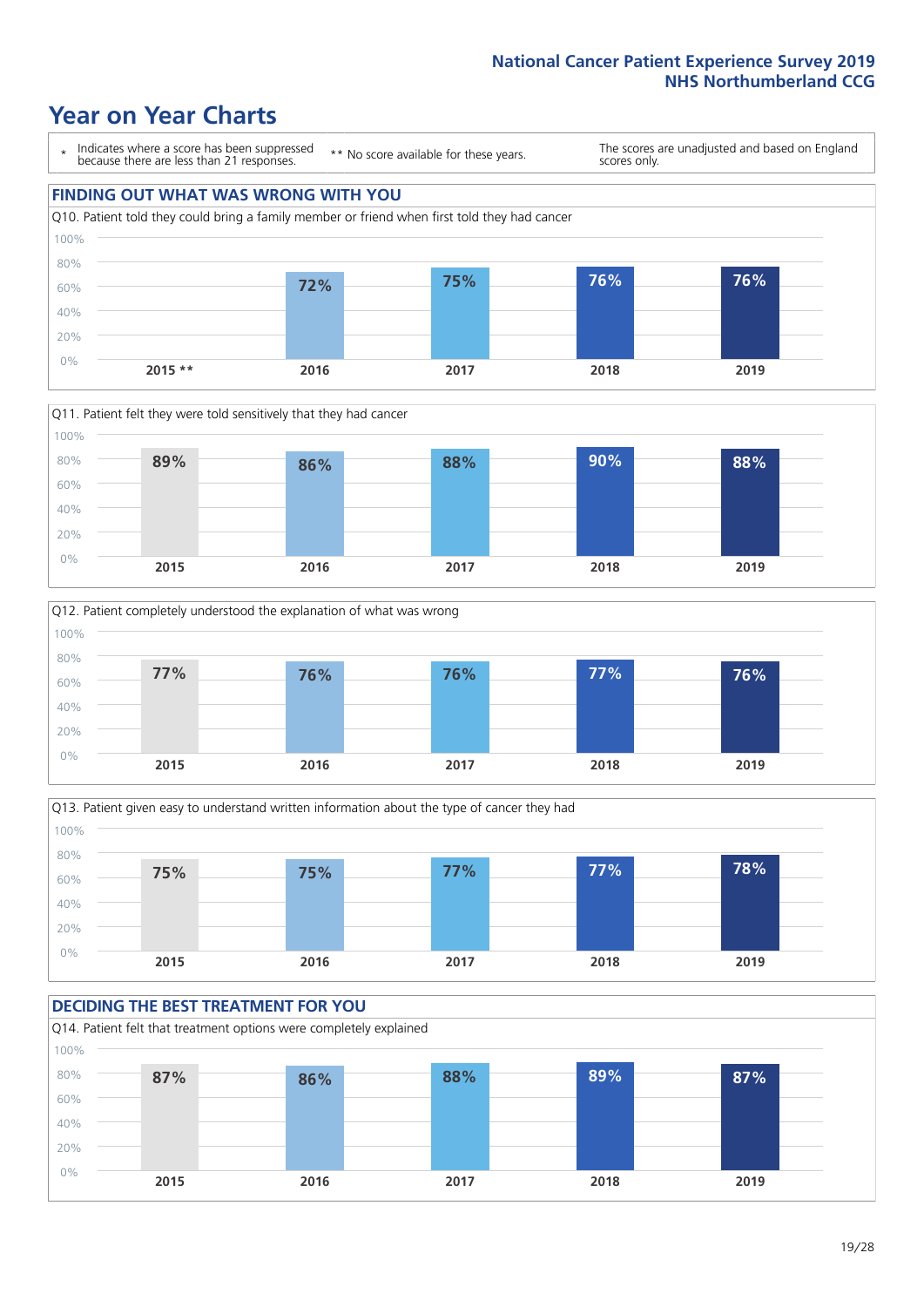# **Year on Year Charts**









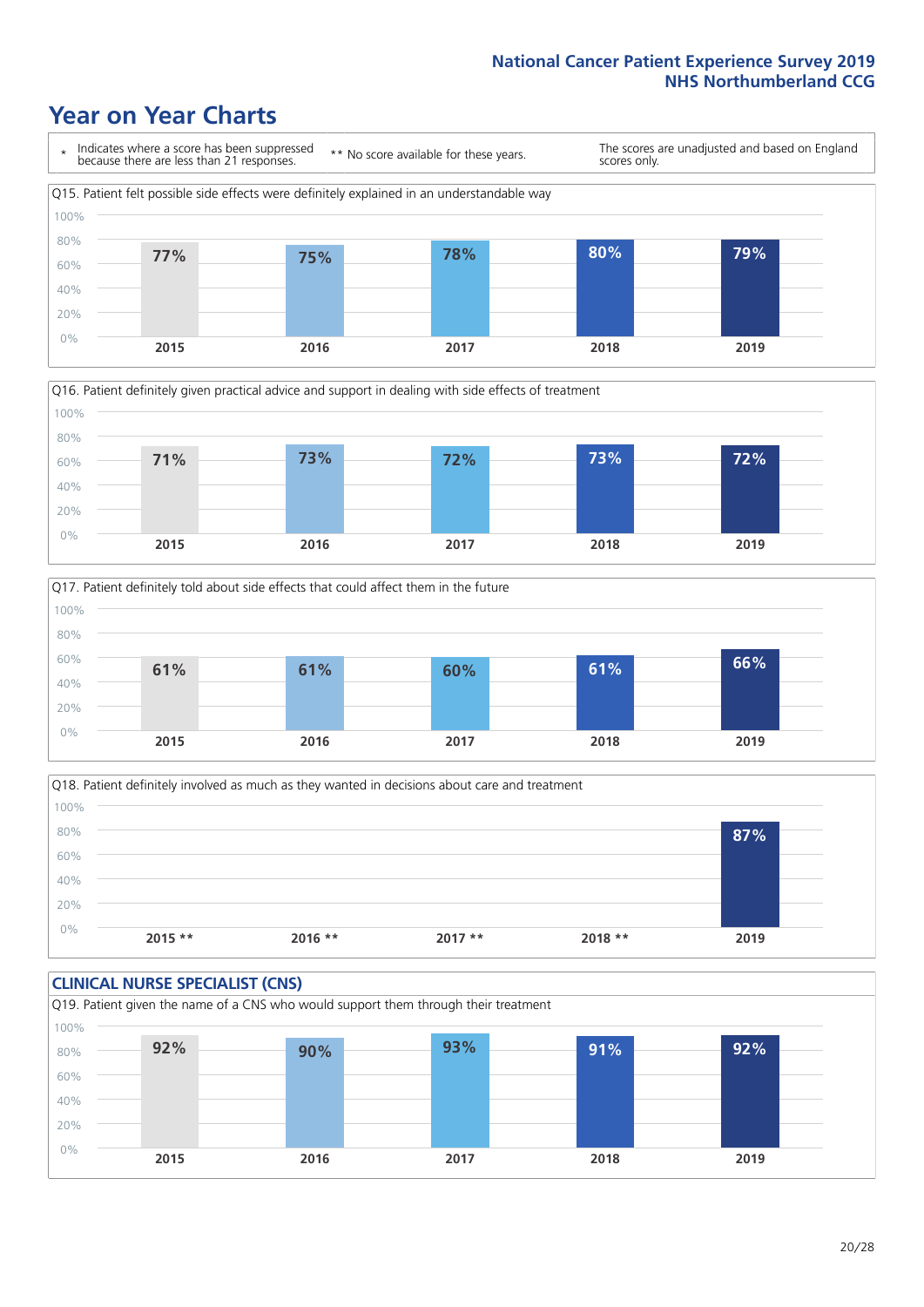# **Year on Year Charts**









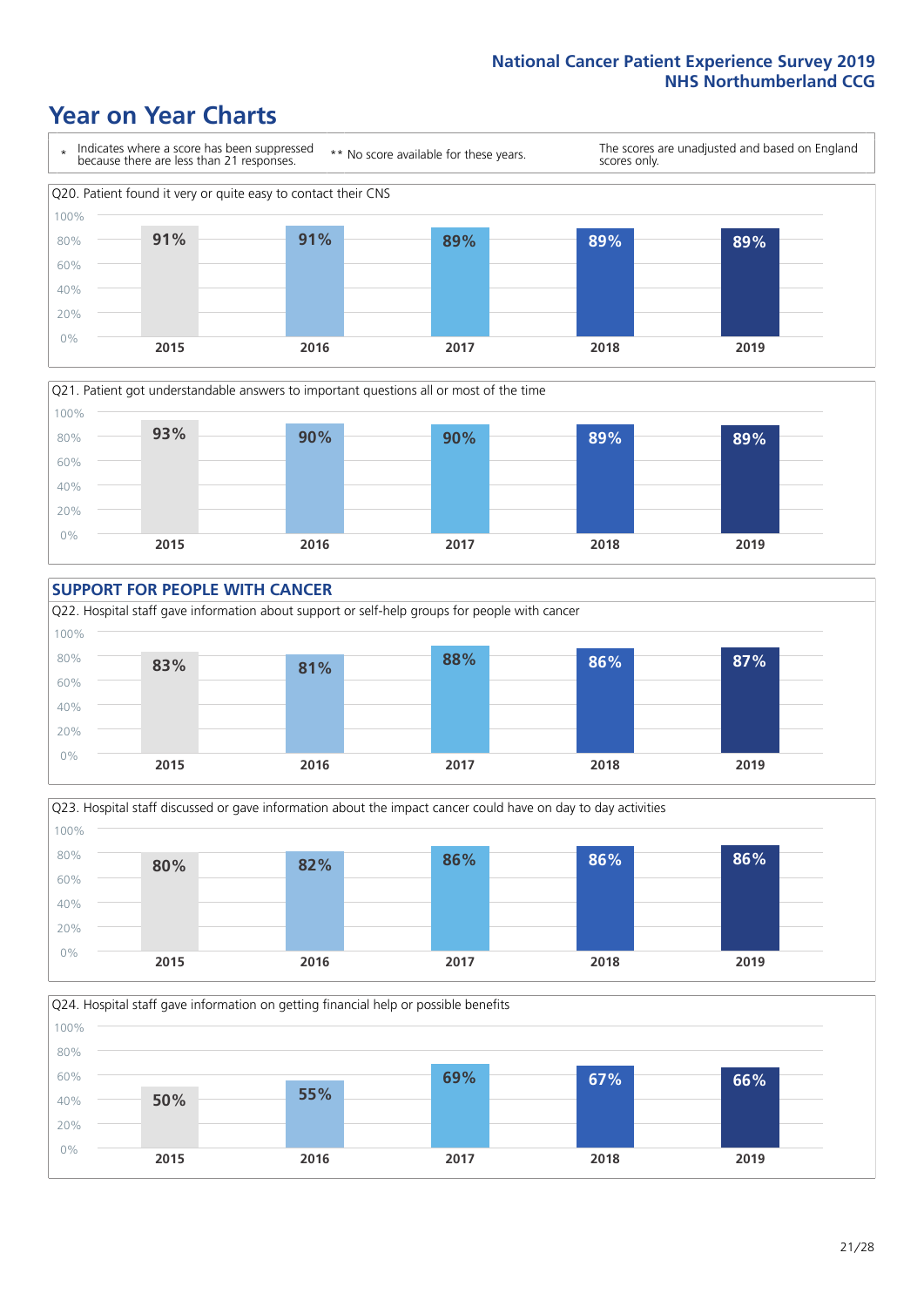# **Year on Year Charts**



#### **OPERATIONS**





### **HOSPITAL CARE AS AN INPATIENT** Q30. Hospital staff didn't talk in front of patient as if patient wasn't there 0% 20% 40% 60% 80% 100% **2015 \*\* 2016 \*\* 2017 \*\* 2018 \*\* 2019 88%**

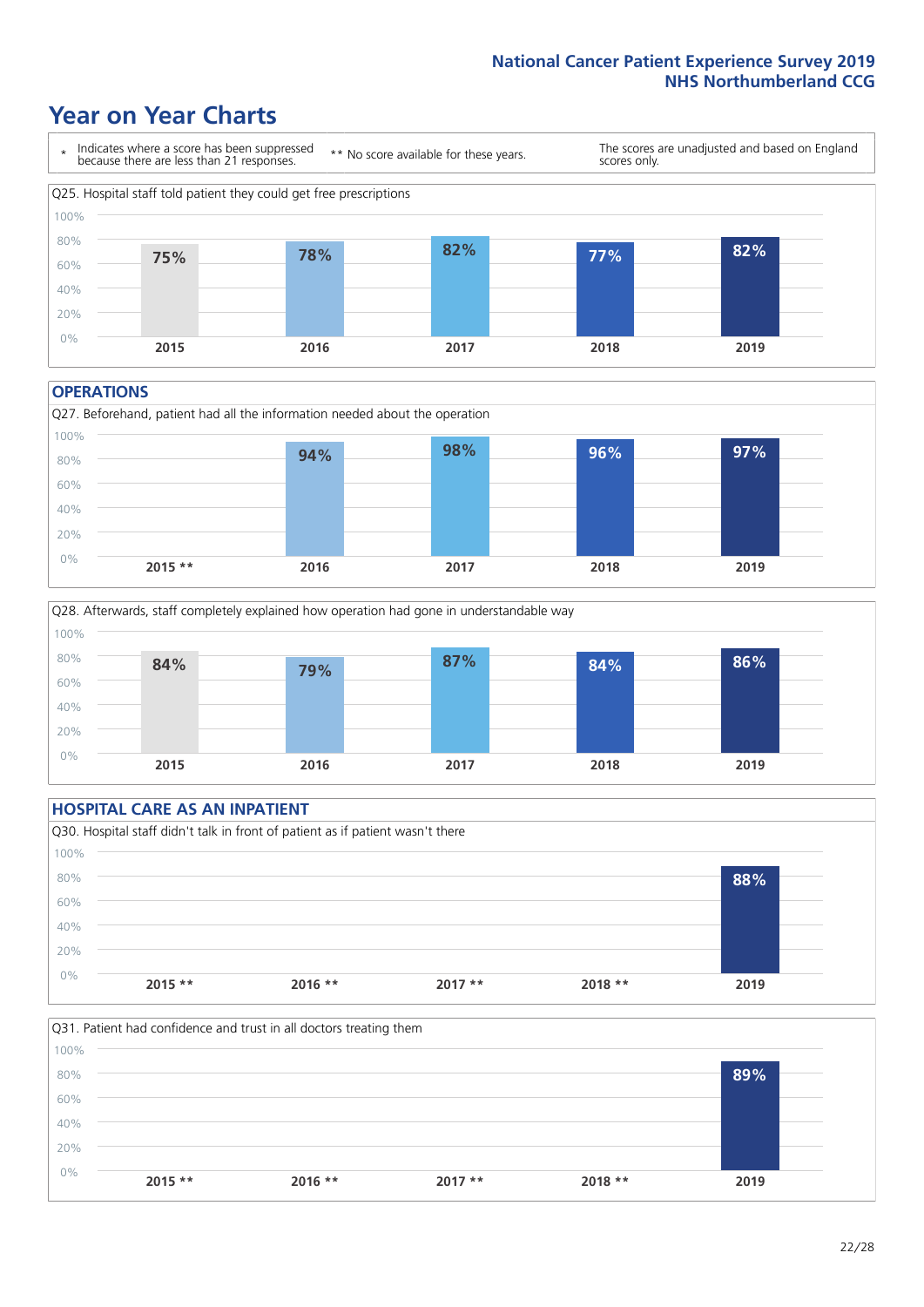# **Year on Year Charts**









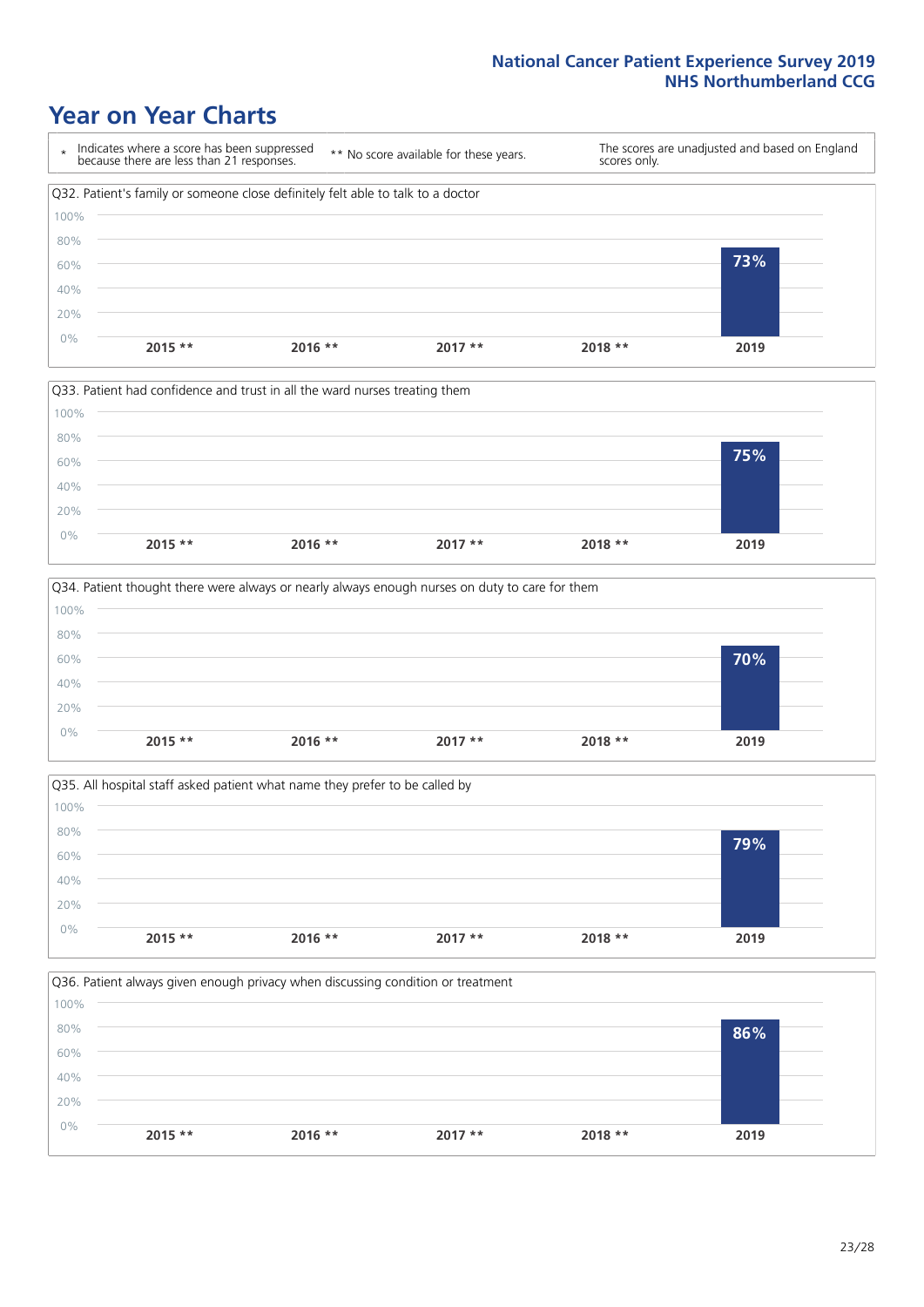# **Year on Year Charts**









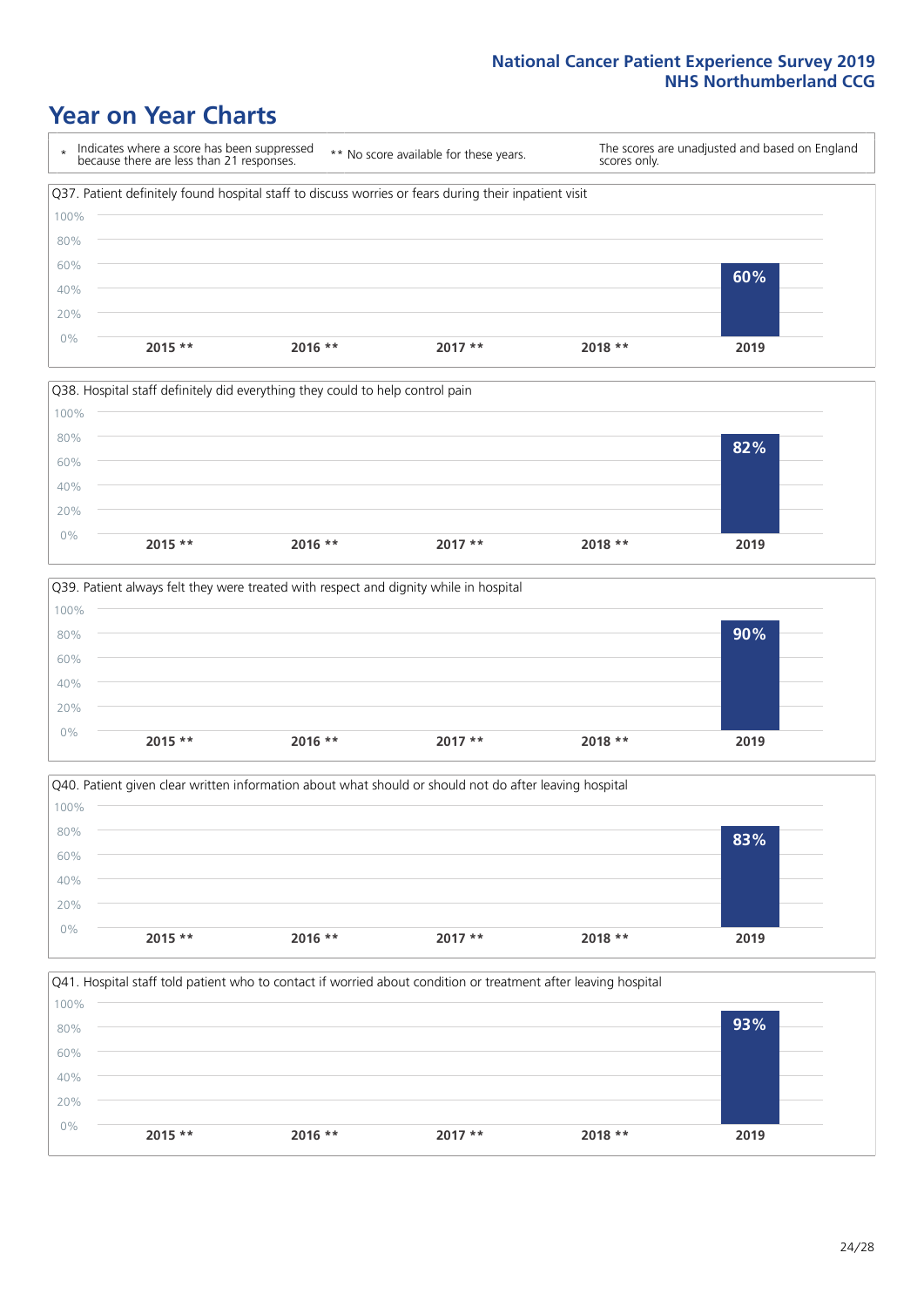# **Year on Year Charts**

\* Indicates where a score has been suppressed because there are less than 21 responses.

\*\* No score available for these years.

The scores are unadjusted and based on England scores only.

### **HOSPITAL CARE AS A DAY PATIENT / OUTPATIENT**









Q49. Beforehand patient completely had all information needed about chemotherapy treatment

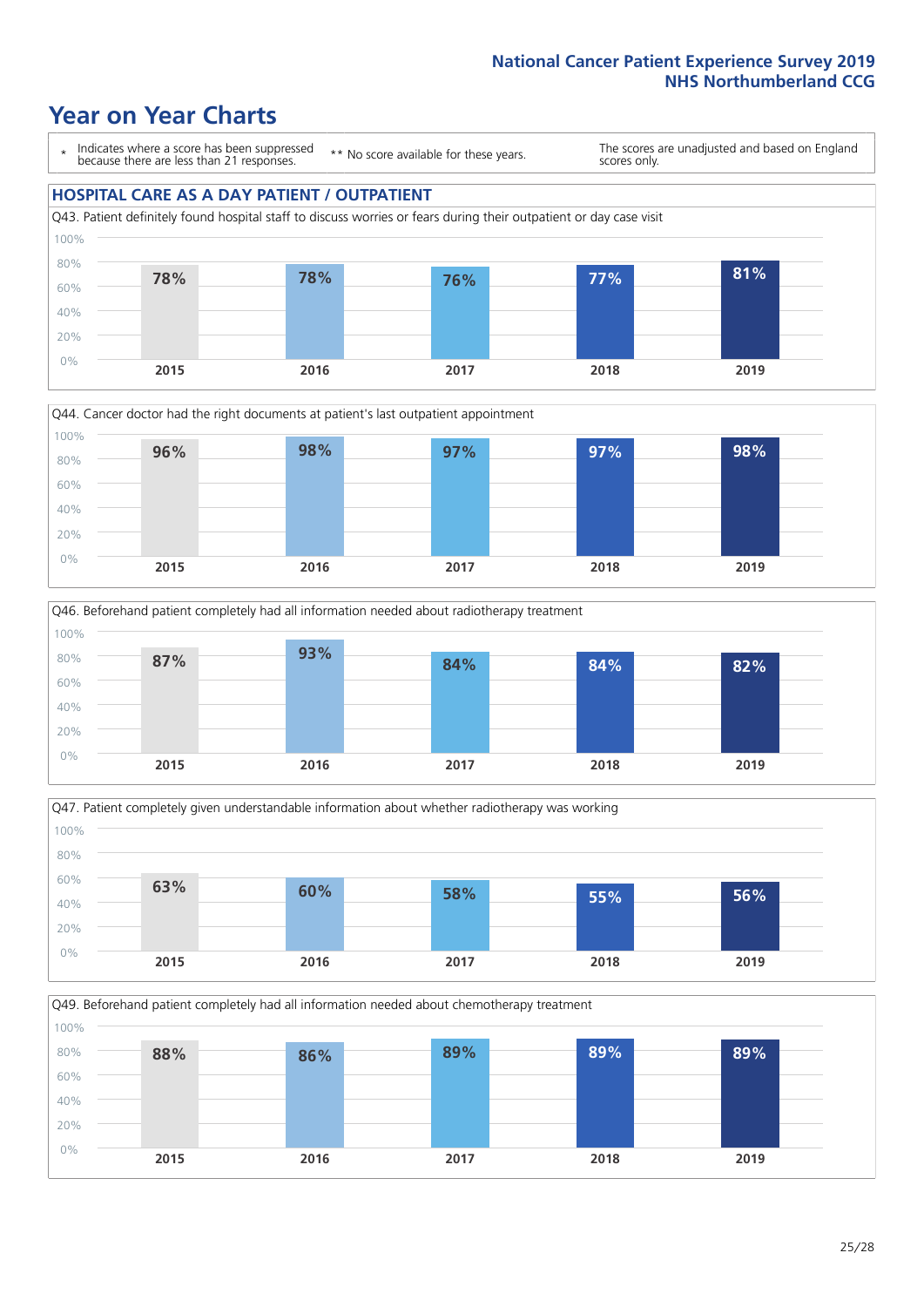# **Year on Year Charts**



#### **HOME CARE AND SUPPORT**







#### **CARE FROM YOUR GENERAL PRACTICE** Q54. GP given enough information about patient's condition and treatment 0% 20% 40% 60% 80% 100% **2015 2016 2017 2018 2019 98% 97% 98% 99% 98%**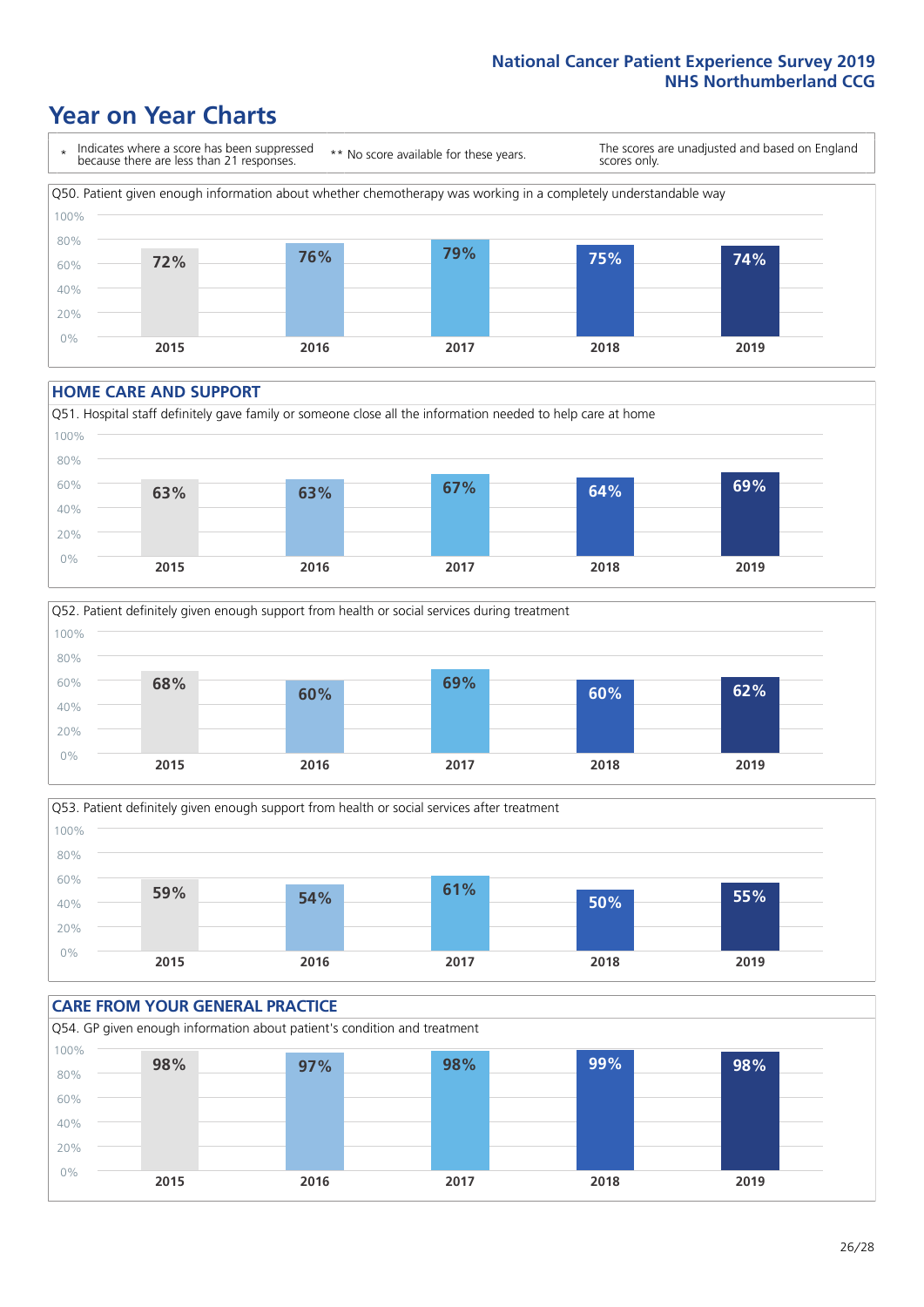# **Year on Year Charts**

\* Indicates where a score has been suppressed because there are less than 21 responses.

\*\* No score available for these years.

The scores are unadjusted and based on England scores only.



#### **YOUR OVERALL NHS CARE**







Q59. Patient felt length of time for attending clinics and appointments for cancer was about right 80% 100%